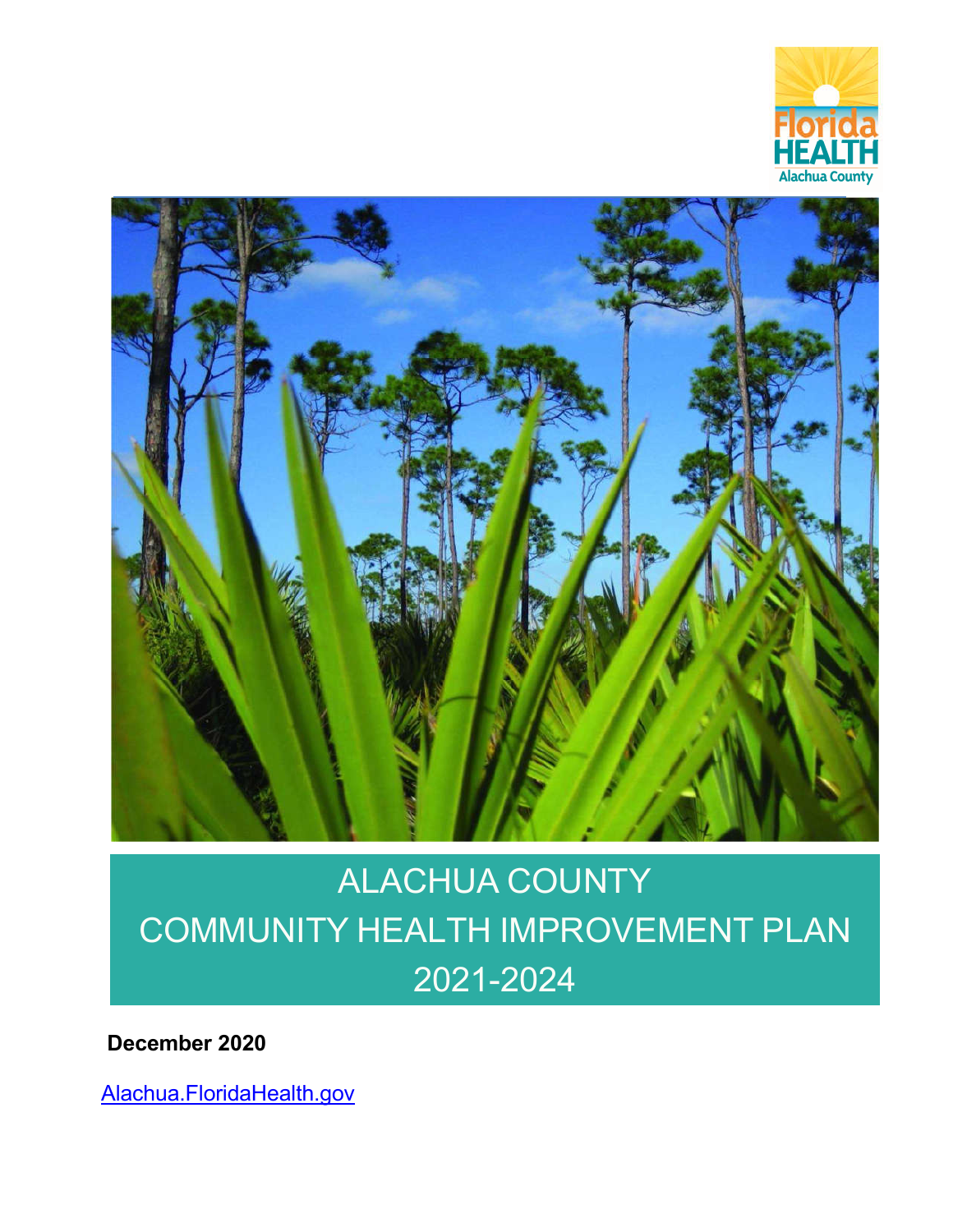# **Table of Contents**

| Community Health Improvement Plan (CHIP) Introduction 3-4 |
|-----------------------------------------------------------|
|                                                           |
|                                                           |
|                                                           |
|                                                           |
|                                                           |
|                                                           |
|                                                           |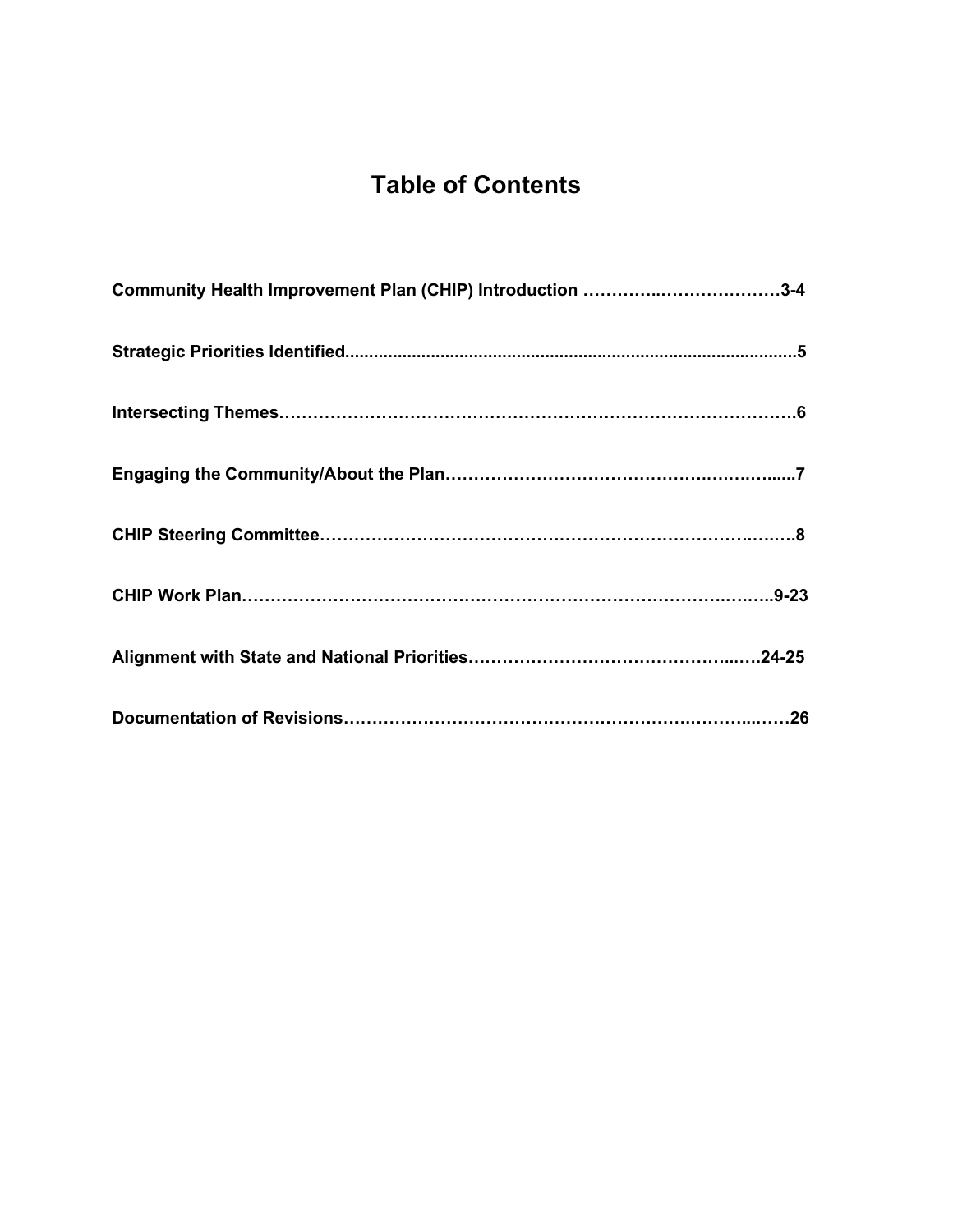# **Community Health Improvement Plan Alachua County, Florida**

### **Introduction**

Alachua County has been working towards its vision "A community where everyone can be healthy" since November 2012. In December 2019, the Community Health Improvement Plan (CHIP) Steering committee agreed to move forward with a new Community Health Assessment (CHA) to guide a new CHIP for Alachua County. The Florida Department of Health in Alachua County partnered with UF Health Shands and engaged the services of WellFlorida Council to complete the CHA. The CHA was published in June of 2020. This document is available on the FDOH-Alachua website - Alachua.FloridaHealth.gov

### **The Vision**

The Community Health Improvement Plan (CHIP) Steering Committee's vision for Alachua County is **A Community Where Everyone Can Be Healthy**

### **The Process**

Alachua County again selected the Mobilizing for Action through Planning and Partnerships (MAPP) process for community planning. MAPP is a nationally recognized model and best practice for completing needs assessments and improvement plans. The MAPP tool was developed by the National Association of County and City Health Officials (NACCHO) in cooperation with the Public Health Practice Program Office at the Centers for Disease Control and Prevention (CDC). NACCHO and the CDC's vision for implementing MAPP is "Communities achieving improved health and quality of life by mobilizing partnerships and taking strategic action." MAPP employs four assessments, which offer critical insight into challenges and opportunities throughout the community.

- **The Community Strengths and Themes Assessment** provides an understanding of the issues residents feel are important by answering the questions *"What is important to our community?", "How is quality of life perceived in our community?"* and *"What assets do we have that can be used to improve community health?"*
- **The Local Public Health System Performance Assessment** is a comprehensive assessment of the organizations and entities that contribute to the public's health. The Local Public Health System Performance Assessment addresses the questions *"What are the activities, competencies, and capacities of our local health system?"* and *"How are Essential Services being provided to our community?"*
- **The Community Health Status Assessment** identifies priority issues related to community health and quality of life. Questions answered during this phase include *"How healthy are our residents?"* and *"What does the health status of our community look like?"*
- **The Forces of Change Assessment focuses** on the identification of forces such as legislation, technology and other issues that affect the context in which the community and its public health system operates. This answers the questions *"What is occurring or might occur that affects the health of our community or the local health system?"* and *"What specific threats or opportunities are generated by these occurrences?"*

All four assessments were completed by mid-February, prior to the COVID-19 pandemic response and interruption to operations in the community. As a result, the CHIP Steering Committee convened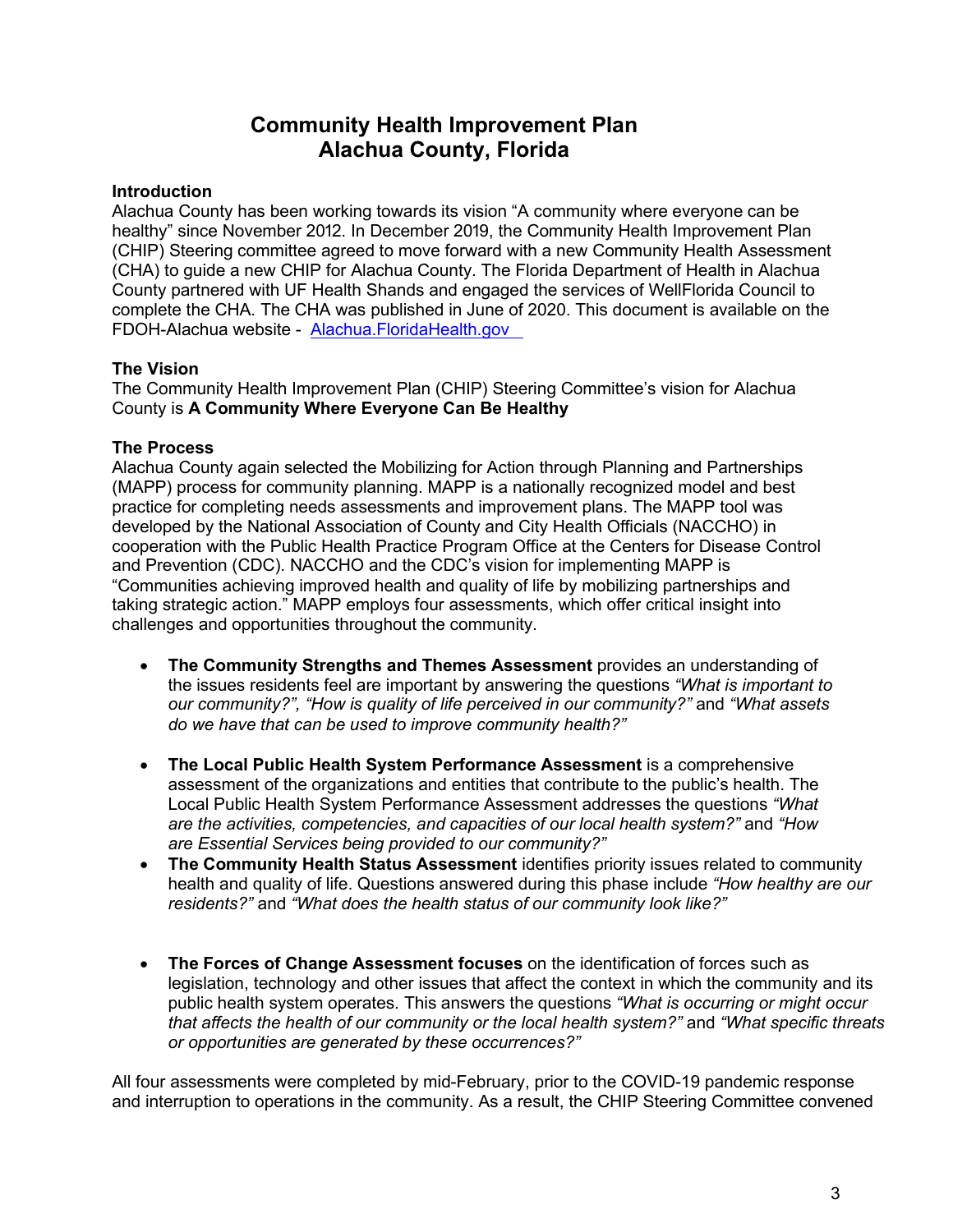exclusively through virtual platforms for the remainder of the process. Key finding and strategic prioritization meetings were also held virtually between April and May 2020. Each of the four assessments that were conducted are described in a written report and summarized in the 2020 Community Health Assessment (CHA) and the Technical Appendix.

Each assessment was conducted and described in a written report and the findings of all the assessments were summarized in the Community Health Assessment and the Technical Appendix. The CHA has been designed to work in concert with the Technical Appendix. While the CHA presents data and issues at a higher, more global level for the community, all the data in the CHA that have identified these global health issues for the community are addressed in granular level detail in the Technical Appendix.

Between July and October of 2020 meetings were held with existing groups in the community to address the six priority areas that were identified from the CHA. Goals, strategies, and objectives were developed with subject matter specialist to create the CHIP Action Plan. Each group discussed available resources and how these resources may be used to achieve the goals and objectives in the CHIP. These discussions resulted in the development of action plans for each strategic issue area and are compiled in the **CHIP 2021-2024 Work Plan. (p. 9 – 23)**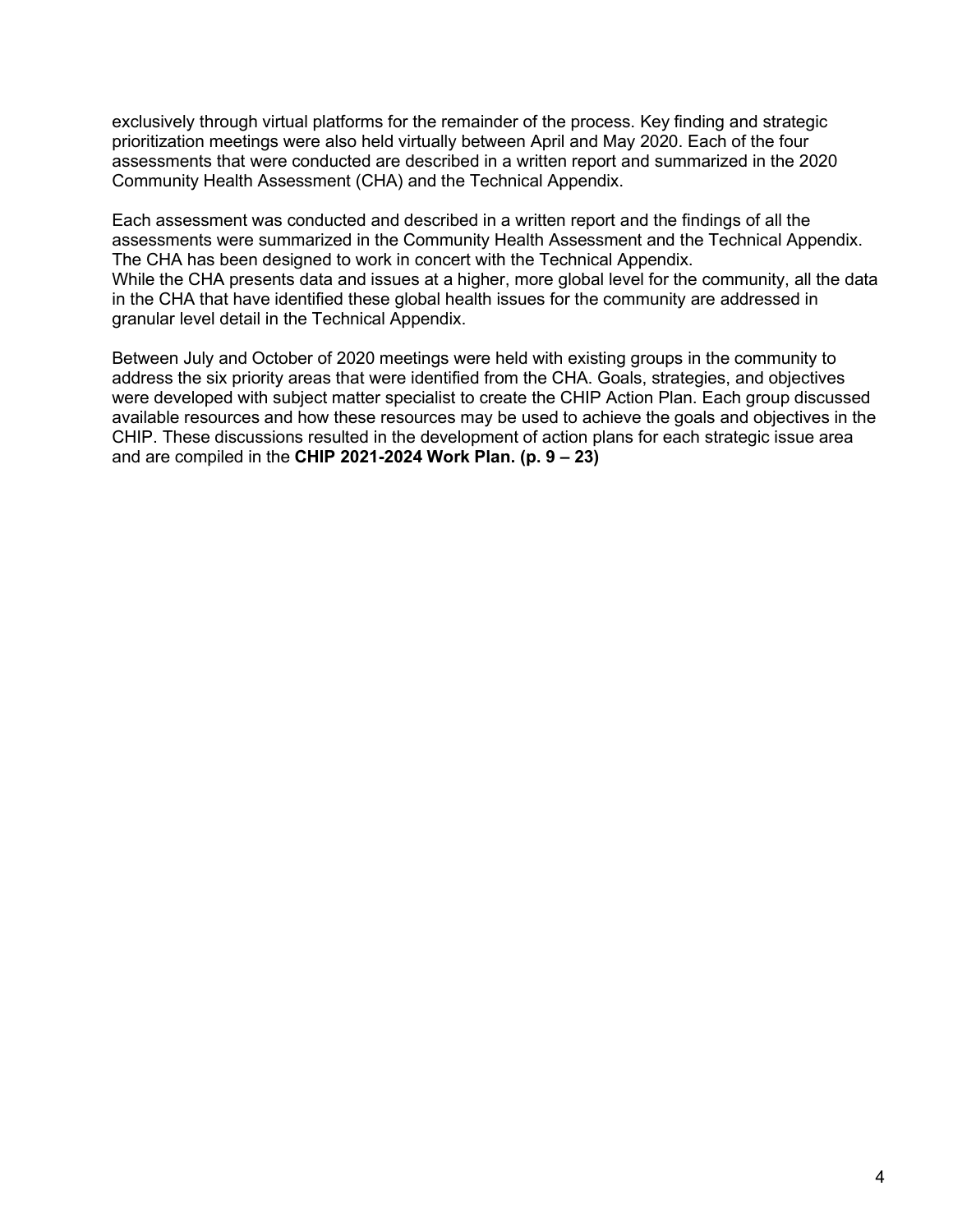## **Strategic Issues**

The intersecting themes that arose from the CHA included:

Access to mental health care

Health disparities (burden of disease higher among specific races, ethnicities, and residents

living at various poverty rates)

Access to affordable housing and utilities

Access to employment

**Homelessness** 

Income disparities

Low utilization of preventive healthcare services

Access to healthcare (physical healthcare)

Lack of funding for safety-net providers

Access to health insurance

Access to dental care

Public engagement and representation in policy change

Adequacy of linkage to care services

Access to nutritious food (proximity and affordability)

Walkability and Pedestrian Safety

High rate of STDs

Opioid epidemic and substance misuse

Tobacco use and changes in nicotine delivery products (such as electronic cigarettes)

Zoonotic diseases

Inappropriate use of healthcare resources

Superfund site

*Source: Alachua Strategic Issue Prioritization Meeting, 2020. Prepared by: WellFlorida Council, 2020.*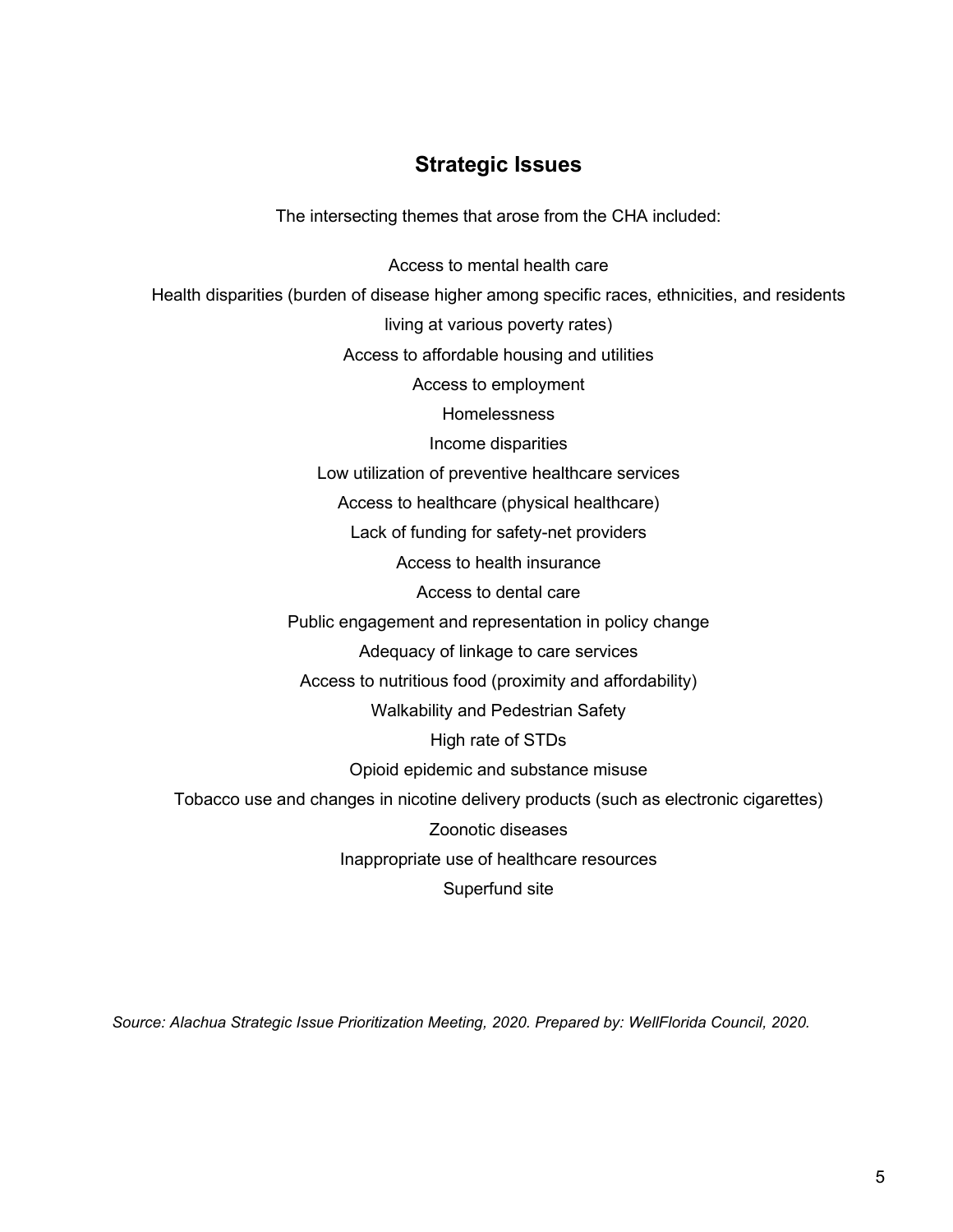# **Strategic Priorities Identified**

Following the final assessment, a list of potential strategic priority issues was presented to the Steering Committee based on intersecting themes from the assessments. From the strategic issues identified, a survey was administered to further prioritize health issues. Six strategic priority areas were identified under the broad areas of access to health care and community wellness.

### *Access to Health Care*

- *1. Preventative and Primary Care Access*
- *2. Dental Care Access*
- *3. Mental Health Access*

### *Community Wellness*

- *4. Nutrition and access to nutritious foods*
- *5. Prevention and management of chronic disease*
- *6. Affordable Housing*

Health disparity and health inequity topics will be interwoven into the goals of each of these priority areas.

Health disparities, as defined by the Centers for Disease Control (CDC), are differences in health outcomes and their determinants between segments of the population, as defined by social, demographic, environmental, and geographic attributes.

Health Equity, as defined by the Centers for Disease Control (CDC), is the attainment of the highest level of health for all people. Achieving health equity requires valuing everyone equally with focuses and ongoing societal efforts to address avoidable inequalities, historical and contemporary injustices, and the elimination of health and health care disparities.

### **Data Profiles available on flhealthcharts.gov**

Health Equity Profile Aging Profile HealthiestWeight Profile County Profile **Sources**: FLHealthCharts Department of Health State of Florida - Bureau of Community Health Assessment, Division of Public Health Statistics and Performance Management, www.cdc.gov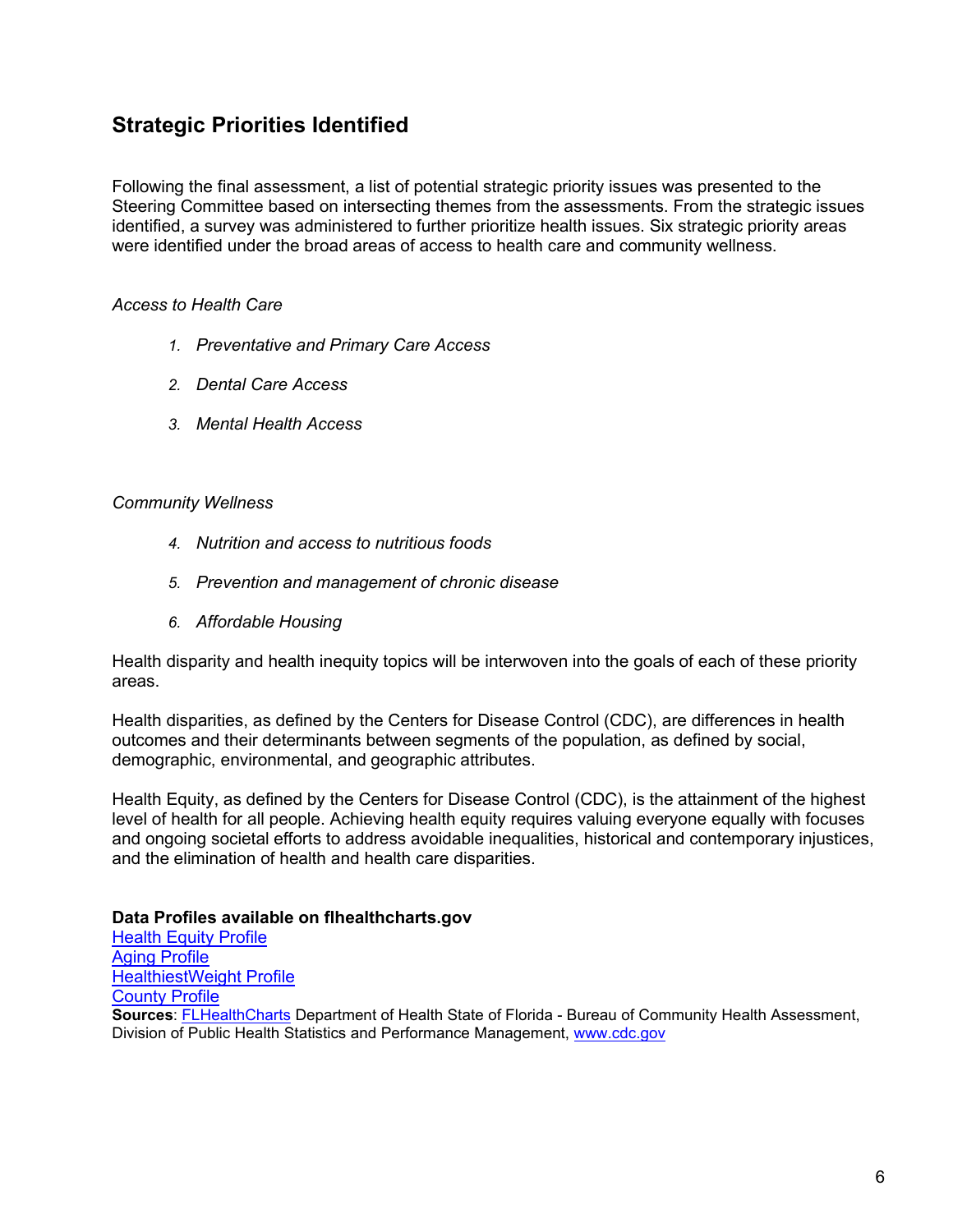### **Engaging the Community**

Alachua County has been very fortunate to have an active, informed and passionate community who are always willing to come together to address issues in the community, including health. A diverse group of individuals representing county and municipal governments, the school board, hospitals, the homeless population, behavioral healthcare, academia (including dental and health disparities), tobacco policy and prevention, family medicine, rural health, food systems, federal nutrition programs, public health, public housing and social services all participate in the CHIP steering committee. Many of these same partners have agreed to participate in the implementation plan by conducting the activities described in the work plan. GNV4ALL is a group working in the community to improve the lives of Alachua County residents. The major focus areas include education, housing and transportation, criminal justice and jobs and families. Making improvements in any of these areas will help to address some of the social determinants of health. More information about GNV4ALL is available at http://gnv4all.com/

### **About the Plan**

The Alachua County Community Health Improvement Plan is a 4-year plan beginning in January 2021 and ending in December of 2024. The CHIP objectives use quantifiable performance measures, many of which are based on data included in the community health assessment. The CHIP includes a description of priority health issues, evidence-based strategies, measurable objectives with baseline, target value and target date. Social determinants of health and health inequities were considered in the prioritization process in determining the strategic priority areas. The goals, objectives and evidence base strategies, are in alignment with the State Health Improvement Plan (SHIP) Florida SHIP and Healthy People 2030.

**Implementation** of the CHIP will be conducted by all the agencies and partners listed in the work plan. Each of the six goals are adopted from established groups in the community, which allows the CHIP to function with existing resources. This was an efficient way to engage subject matter experts in the process while preventing duplication of services. Individuals and organizations have accepted responsibility for implementing the strategies in the CHIP.

**Monitoring** the CHIP will be done by the CHIP steering committee with support from staff and volunteers at the Florida Department of Health in Alachua County. The Safety Net Collaborative and the Healthy Communities group will also play a role in monitoring the CHIP. Updates will be provided quarterly to Healthy Communities, the Safety Net Collaborative, and the Mental Health Coalition. These groups will make recommendations to the CHIP steering committee on an annual basis so the CHIP can be revised as needed. The Alachua County Health Care Advisory Group (an advisory group to the Alachua County Board of County Commissioners) will also be informed on the progress of the CHIP. This group meets six times year. There is a health department position who reports on the status of the CHIP at each meeting. A report will be delivered to the Alachua County Board of County Commissioners on an annual basis. All revisions to the CHIP will be posted on the Florida Department of Health in Alachua County website Alachua.FloridaHealth.gov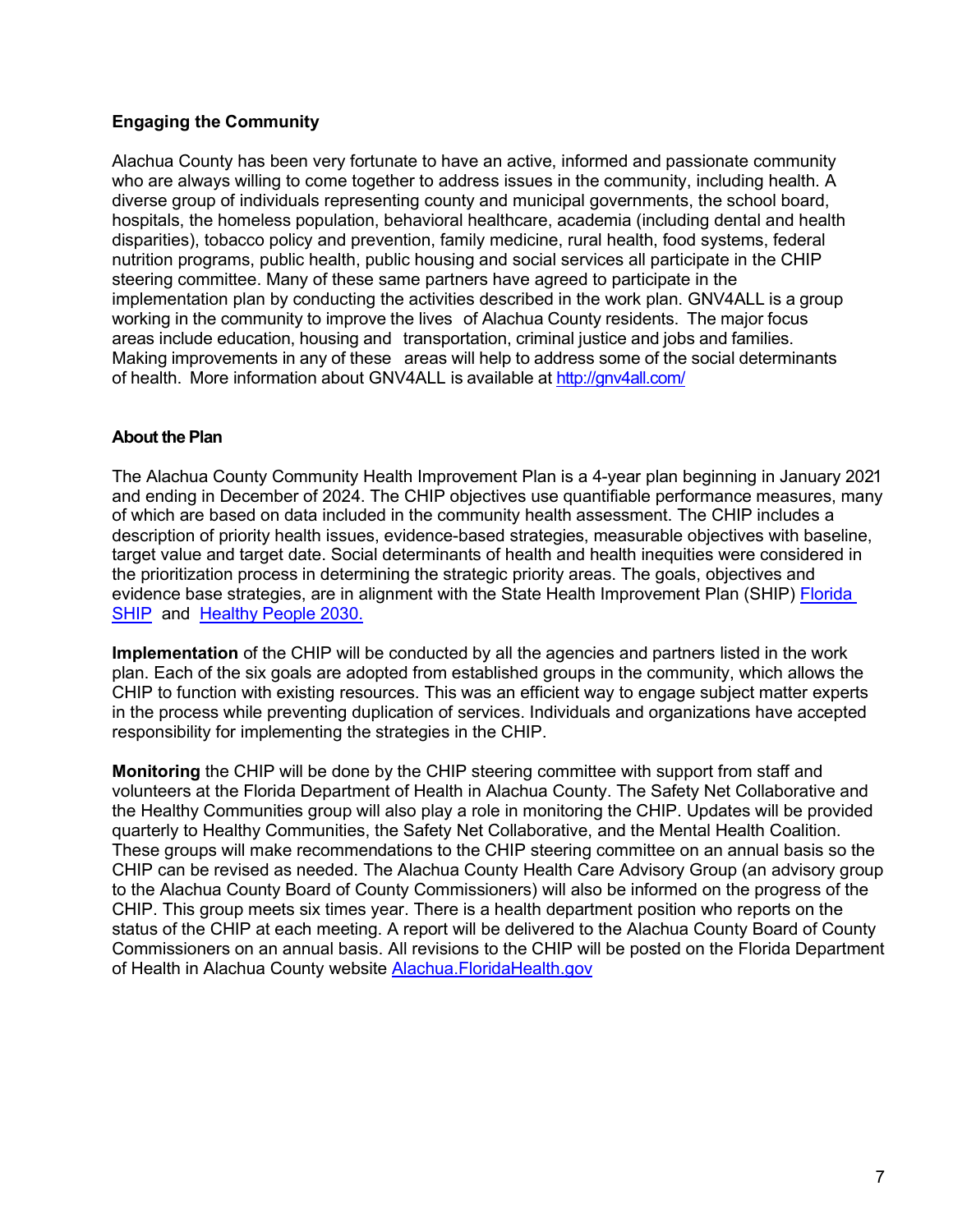# **Alachua County CHIP Steering Committee**

Amy Childs, Alachua County Employee Wellness/Risk Management Andreana Apostolopoulos, DOH-Alachua Health Policy-Anna Kairalla, Archer Family Health Care Ariella Bak, Gainesville Fire Rescue and CRP Program Brendan Shortley, Helping Hands Brittany Kingery, DOH-Alachua Dental Catherine Striley, UF HealthStreet Cindy Bishop, Alachua County Social Services Claudia Tuck, Alachua County Social Services Denise Javier, DOH- Obesity Prevention Denise Thomas, Meridian Diana Duque, WIC Dorene Webster, Mental Health Coalition Ebony Griffin, UF/IFAS Family Nutrition Program Erica Barnard, DOH-Alachua Diabetes Prevention Frank Catalanotto, UF College of Dentistry Fred Murry, City of Gainesville Gay Koehler-Sides, DOH- Alachua Joseph Benton, ACORN Karissa Raskin, City of Gainesville Kathleen Pagan, Alachua County Growth Management Kourtney Oliver, Healthiest Weight Florida Kristen Griffis, Elder Options Laura Guyer, UF Health Disparities in Society Lindsey Redding, WellFlorida Council Mallory Rubek, UF/UF Health Employee Wellness Maria Eunice, Alachua County Public Schools – Food and Nutrition Program Melissa Laliberte, We Care Referral Network Morris Sherman, WellFlorida Council – High Impact Prevention Program Olga Luaces, UF College of Dentistry Department of Community Dentistry Paul Myers, DOH- Alachua Raina Rivera, Alachua County Public Schools – Food and Nutrition Program Roger Dolz, DOH-Alachua Ryan McGuire, Tobacco Free Alachua Sarah Catalanotto, Suwannee River Area Health Education Center Shannon Tisdale, UF Health Shands Travis Mitchell, UF/IFAS Family Nutrition Program Wendy Resnick, UF Health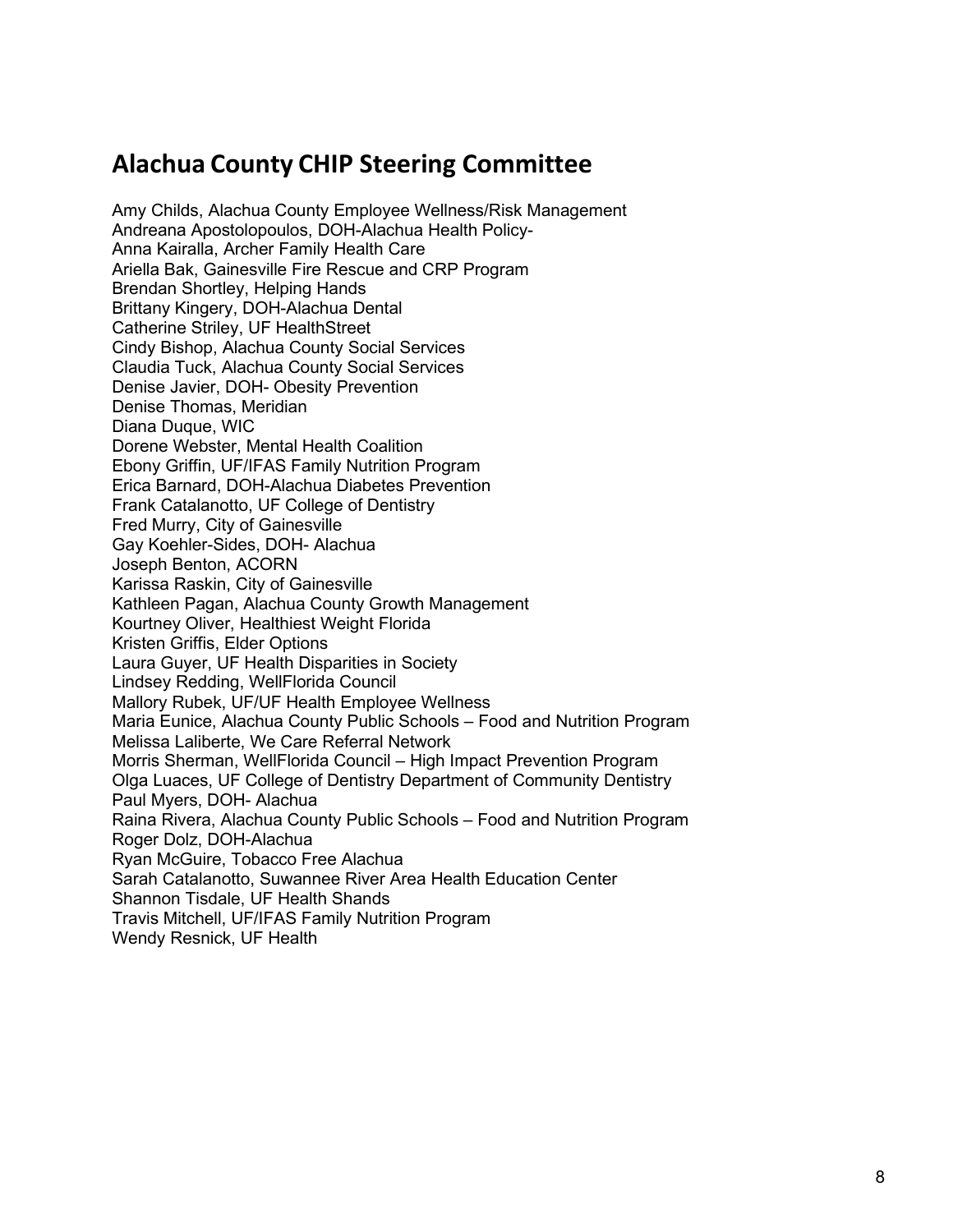#### **Access to Care Goal 1 Residents of Alachua County will be able to access comprehensive primary care and preventive services. Strategy 1.1 Collaboratively assess and report Alachua County's health care resources and needs, including patterns of health care utilization and barriers to care. Review indicators of access to care by comparing indicators to plan objectives and modifying and updating the plan if needed. Objective 1.1.1 By December 31, 2024, annual reviews/revisions of the CHIP will increase from 0 to 4. (Annual report published each year)** Data Source: DOH-Alachua Evidence Base: Community Guide **Activity Lead Person/ Organization Anticipated Product or Result Resources Required Target Status or Progress** Publish CHIP Annual Report | DOH Alachua | Annual Report posted to DOH-Alachua website staff time 12/31/2024 CHIP work plan data will be collected quarterly and reviewed annually beginning January 1, 2021 (baselines) through the end of the plan in December of 2024. Provide annual CHIP update to Alachua County Health Care Advisory Board (ACHCAB). LEAD: Alachua County Health Department DOH Alachua | Provide CHIP Annual update to ACHCAB staff time  $\vert$  12/31/2024  $\vert$  a health department representative will continue to provide a CHIP update quarterly at the ACHCAB meetings. Developing, promoting, maintaining, and updating the myGNV Resource Finder as a tool that helps connect community members with resources available locally, including food assistance programs. City of **Gainesville** Web-based application with search and interview functionality; Database of resource providers updated regularly. City staff time; Funding for development and maintenance of the application; Commitment from partners/providers to update information; Staff time from partner agencies 12/31/2024 Schedule screening mammograms and Paps We Care Schedule at least 100 mammograms and 30 Pap tests annually Staff time, funding 12/31/2024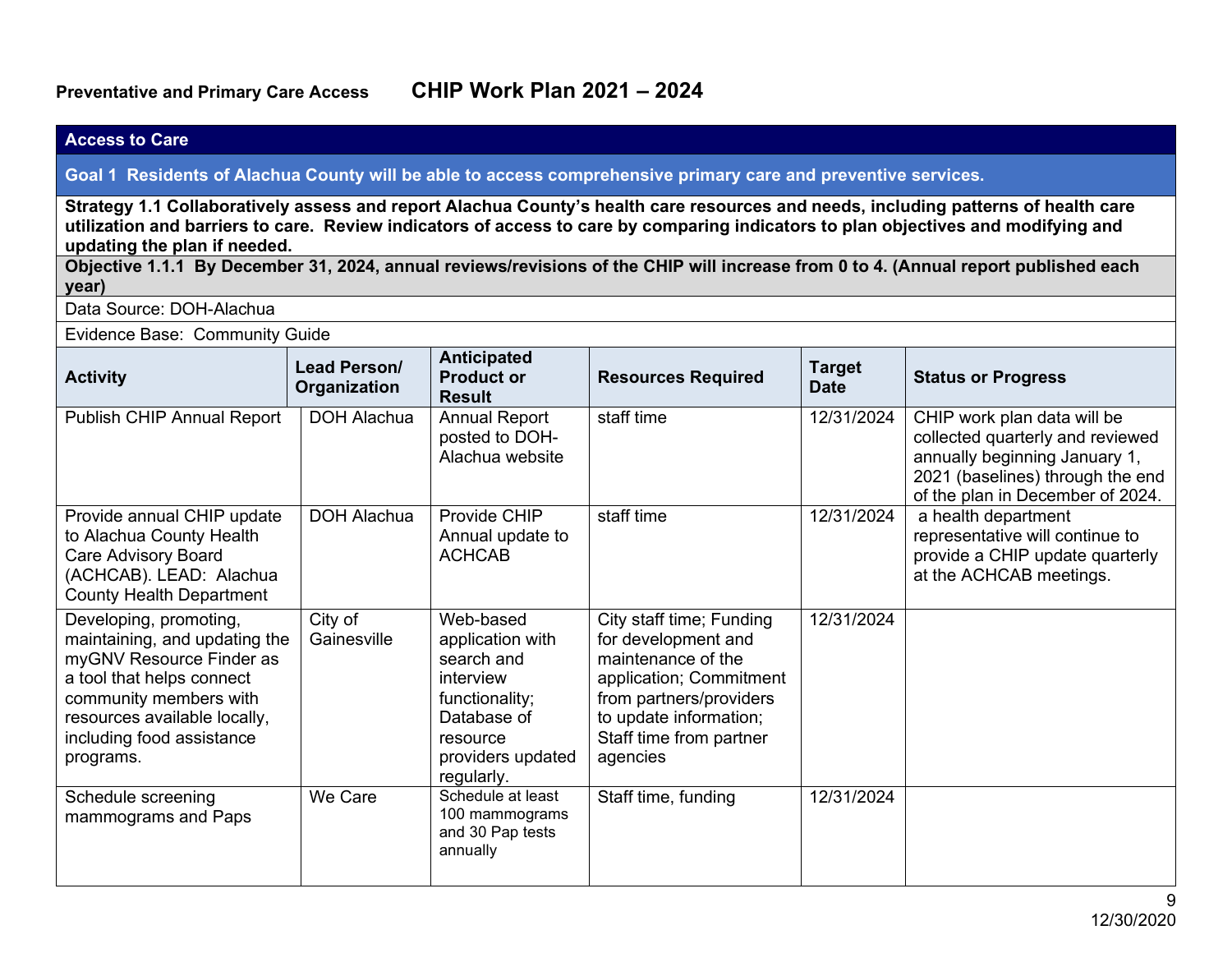### **Preventative and Primary Care Access**

### **Goal 2 Improve access to primary care services.**

**Strategy 2.1 Increase access to third party coverage, primary care and other resources to maintain and expand safety net services and supplies.**

**Objective 2.1.1 By December 31, 2024, the three-year rolling rate of preventable hospitalizations under 65 will decrease from 977.8/100,000 to 928.1/100,000 (5%).**

| <b>Data Source:</b><br>http://www.fihealthcharts.com/                                                                                                                                                                |                                                                                                            |                                                                                                                                                                                                                                               |                                                                                                                                                                                                        |                              |                                                                                                                                                           |  |  |  |
|----------------------------------------------------------------------------------------------------------------------------------------------------------------------------------------------------------------------|------------------------------------------------------------------------------------------------------------|-----------------------------------------------------------------------------------------------------------------------------------------------------------------------------------------------------------------------------------------------|--------------------------------------------------------------------------------------------------------------------------------------------------------------------------------------------------------|------------------------------|-----------------------------------------------------------------------------------------------------------------------------------------------------------|--|--|--|
| <b>Evidence Base: Community Guide</b>                                                                                                                                                                                |                                                                                                            |                                                                                                                                                                                                                                               |                                                                                                                                                                                                        |                              |                                                                                                                                                           |  |  |  |
| <b>Activity</b>                                                                                                                                                                                                      | Lead<br>Person/<br><b>Organization</b>                                                                     | <b>Anticipated Product</b><br>or Result                                                                                                                                                                                                       | <b>Resources Required</b>                                                                                                                                                                              | <b>Target</b><br><b>Date</b> | <b>Status or Progress</b>                                                                                                                                 |  |  |  |
| <b>Community Resource</b><br>Guide                                                                                                                                                                                   | Dr. Laura<br>Guyer and<br>students from<br>the UF Health<br>Disparities in<br>Society<br>academic<br>minor | to provide current<br>information about<br>community programs<br>and services. The goal<br>is to help safety net<br>clinics and county<br>organizations connect<br>residents to the<br>services needed to<br>improve health and<br>well-being | Staff time, materials                                                                                                                                                                                  | 12/31/2024                   | The 2020 Community Resource<br>Guide<br>The resource guide can be found<br>on the Safety Net Collaborative<br>website<br>https://www.alachuasafetynet.org |  |  |  |
| Developing, promoting,<br>maintaining, and updating<br>the myGNV Resource<br>Finder as a tool that helps<br>connect community<br>members with resources<br>available locally, including<br>food assistance programs. | City of<br>Gainesville                                                                                     | Web-based<br>application with<br>search and interview<br>functionality;<br>Database of resource<br>providers updated<br>regularly.                                                                                                            | City staff time; Funding<br>for development and<br>maintenance of the<br>application;<br><b>Commitment from</b><br>partners/providers to<br>update information;<br>Staff time from partner<br>agencies | 12/31/2024                   | in progress                                                                                                                                               |  |  |  |
| <b>Safety Net Collaborative</b>                                                                                                                                                                                      | DOH-Alachua                                                                                                | <b>Safety Net Meetings</b>                                                                                                                                                                                                                    | <b>Minutes</b>                                                                                                                                                                                         | 12/31/2024                   | https://www.alachuasafetynet.org                                                                                                                          |  |  |  |
| Establish an Urgent Care<br><b>Center in East Gainesville</b>                                                                                                                                                        | <b>GNV4ALL</b>                                                                                             | <b>Primary Care Clinic</b>                                                                                                                                                                                                                    | Funding                                                                                                                                                                                                | 12/31/2024                   |                                                                                                                                                           |  |  |  |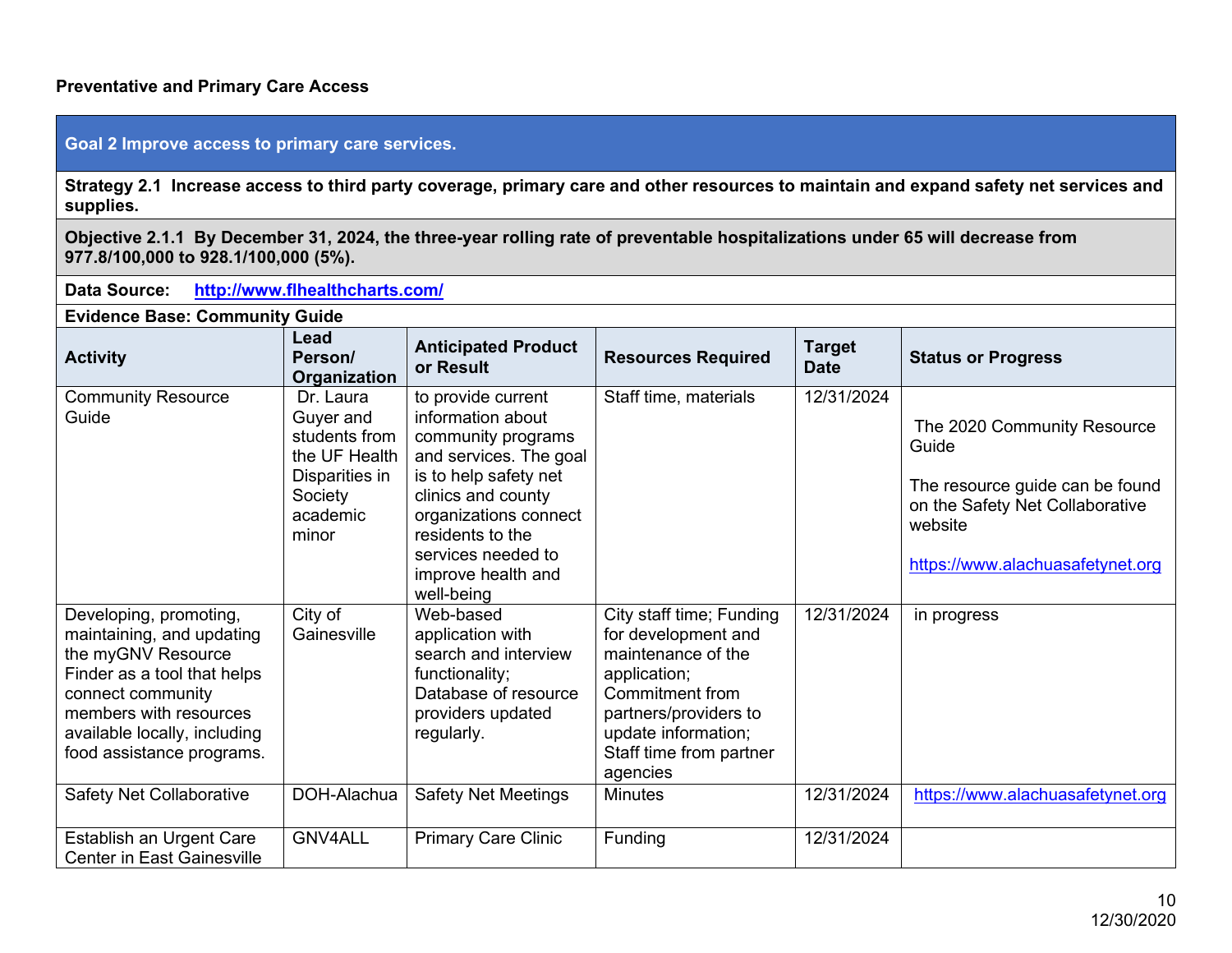**Objective 2.1.2 By December 31, 2024 annually inform local government policy makers concerning policies to improve healthcare access especially for underserved county residents, including financial and/or in-kind support. (from 0 to atleast once per year)**

| Data Source: ACHCAB (Alachua County Healthcare Advisory Board)                                                                                                                                                                                                      |                                                                         |                                                          |                                     |                    |                           |  |  |  |
|---------------------------------------------------------------------------------------------------------------------------------------------------------------------------------------------------------------------------------------------------------------------|-------------------------------------------------------------------------|----------------------------------------------------------|-------------------------------------|--------------------|---------------------------|--|--|--|
| <b>Evidence Base: Community Guide</b>                                                                                                                                                                                                                               |                                                                         |                                                          |                                     |                    |                           |  |  |  |
| <b>Activity</b>                                                                                                                                                                                                                                                     | <b>Lead Person/</b><br>Organization                                     | <b>Anticipated</b><br><b>Product or</b><br><b>Result</b> | <b>Resources</b><br><b>Required</b> | <b>Target Date</b> | <b>Status or Progress</b> |  |  |  |
| Provide annual CHIP update<br>to Alachua County Health<br><b>Care Advisory Board</b><br>(ACHCAB).                                                                                                                                                                   | DOH-Alachua                                                             | <b>CHIP Annual</b><br>Report                             | Staff time,<br>materials            | 12/31/2024         |                           |  |  |  |
| At least annually, inform<br>Alachua County Board of<br><b>County Commissioners of</b><br>needs for increased/sustained<br>policies including financial<br>and/or in-kind support to<br>improve healthcare access<br>especially for underserved<br>county residents | <b>ACHCAB</b><br>(Alachua<br>County<br>Healthcare<br>Advisory<br>Board) | <b>Meeting Minutes</b>                                   | Staff time,<br>materials            | 12/31/2024         |                           |  |  |  |

**Objective 2.1.3 Adults who could not see a doctor at least once in the past year due to cost will decrease from 13.7% (2016) to 11.6% by 2024.** 

**Data Source: http://www.flhealthcharts.com/**

**Evidence Base: Community Guide** 

| <b>Activity</b>                          | Lead Person/<br>Organization | <b>Performance Measurement</b>                                       | <b>Resources</b><br><b>Required</b> | <b>Target</b><br><b>Date</b> | <b>Status or Progress</b> |
|------------------------------------------|------------------------------|----------------------------------------------------------------------|-------------------------------------|------------------------------|---------------------------|
| Maintain safety net<br>provider capacity | Safety Net<br>Collaborative  | Monthly Meeting, Meeting Minutes<br>https://www.alachuasafetynet.org | Staff time                          | 12/31/2024                   |                           |
| Provide specialty<br>services            | We Care                      | # of clients, $#$ of services                                        | Facilities, staff<br>time, funding  | 12/31/2024                   |                           |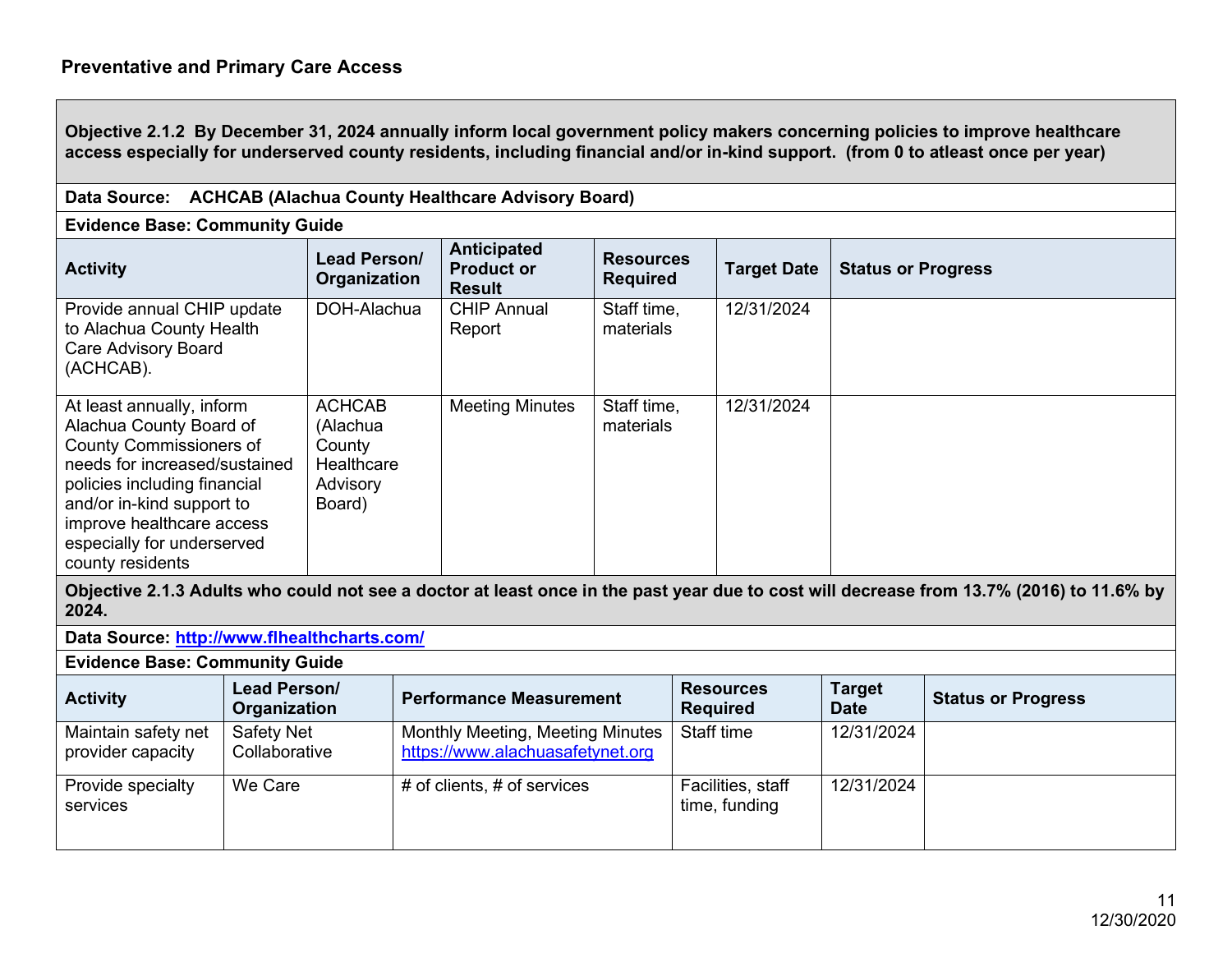### **Dental Care Access**

**Goal 3 Enhance access to preventative and restorative oral health care.** 

**Strategy AC 3.1 Increase access to care by expanding the capacity of the safety net.** 

**Objective AC 3.1.1 By December 31, 2024, the 3-year rolling rate of ER visits for dental problems will decrease from 11.4/100,000 to 10.262/100,000 (10%) by December 31, 2024**

**Data Source: http://www.flhealthcharts.com/**

| <b>Activity</b>                                               | Lead Person/<br>Organization | Anticipated<br><b>Product or</b><br><b>Result</b> | <b>Resources</b><br><b>Required</b>                | <b>Target Date</b> | <b>Status or Progress</b> |
|---------------------------------------------------------------|------------------------------|---------------------------------------------------|----------------------------------------------------|--------------------|---------------------------|
| <b>ACORN</b>                                                  | Joseph Benton                | # of clients, $#$ of<br>services                  | staff time, funding,<br>equipment, and<br>supplies | 12/31/2024         |                           |
| We Care Dental Clinics for Adults<br>without dental insurance | We Care                      | # of clients, $#$ of<br>services                  | staff time, funding,<br>equipment, and<br>supplies | 12/31/2024         |                           |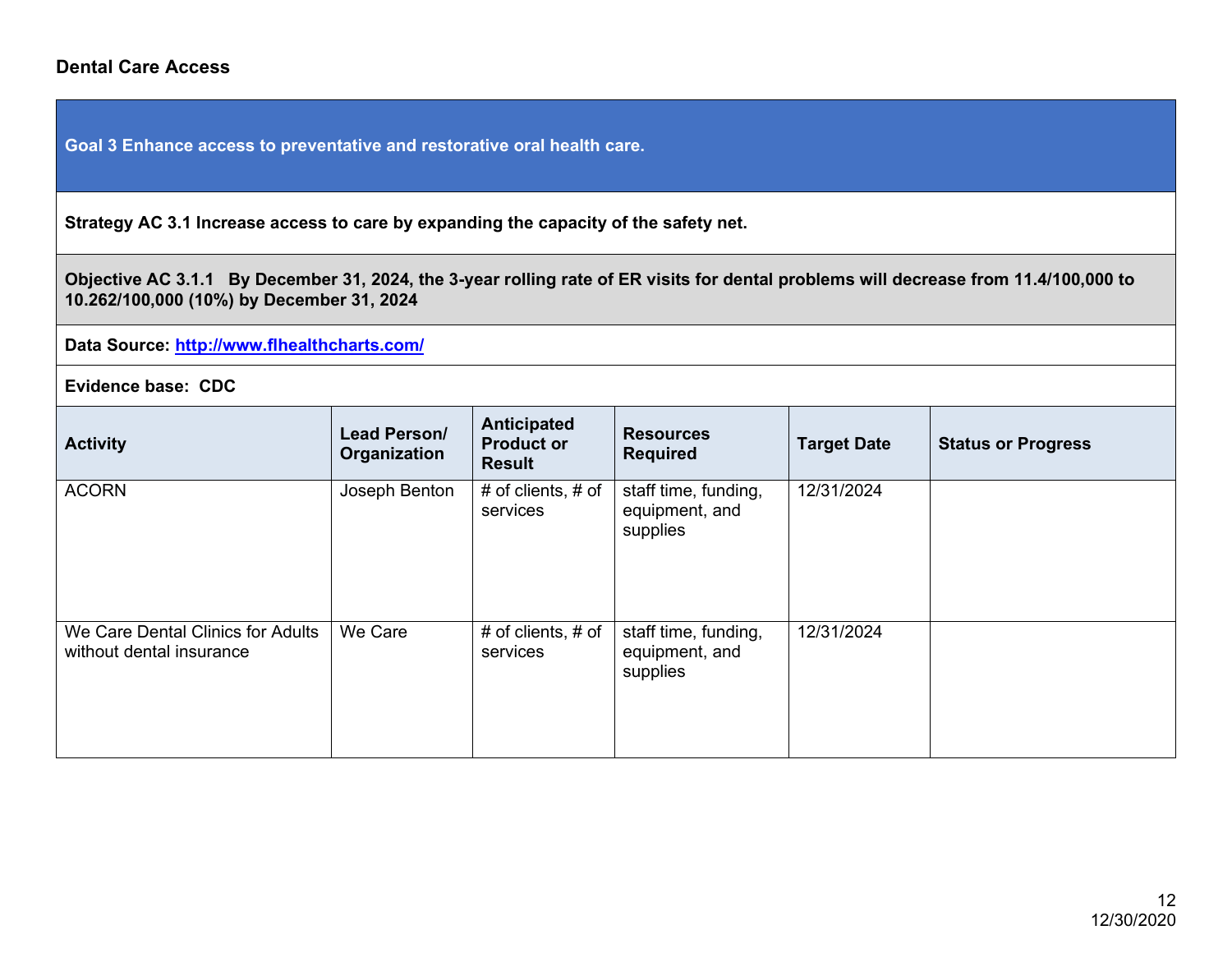### **Dental Care Access**

**Goal 4 Promote oral health through prevention programs targeting children.** 

**Strategy 4.1 Improve access to school-based oral health programs for children.** 

**Objective 4.1.1 December 31, 2024, the percent of third graders who demonstrate untreated caries will decrease from 35.5% (2018) to 25.1% (State Oral Health Report) by December 31, 2024.** 

**Data Source: UF College of Dentistry/ Health Department**

| Evidence base: CDC                          |                              |                                                          |                                     |                    |                           |  |  |  |
|---------------------------------------------|------------------------------|----------------------------------------------------------|-------------------------------------|--------------------|---------------------------|--|--|--|
| <b>Activity</b>                             | Lead Person/<br>Organization | <b>Anticipated</b><br><b>Product or</b><br><b>Result</b> | <b>Resources</b><br><b>Required</b> | <b>Target Date</b> | <b>Status or Progress</b> |  |  |  |
| Dental exams for third grade<br>students    | UF                           | $#$ of exams                                             | staff time,<br>funding              | 12/31/2024         |                           |  |  |  |
| Provide sealants to third grade<br>students | <b>UF</b>                    | # of students                                            | staff time,<br>funding              | 12/31/2024         |                           |  |  |  |
| Dental exams for third grade<br>students    | DOH-Alachua                  | $#$ of exams                                             | staff time,<br>funding              | 12/31/2024         |                           |  |  |  |
| Provide sealants to third grade<br>students | DOH-Alachua                  | # of students                                            | staff time,<br>funding              | 12/31/2024         |                           |  |  |  |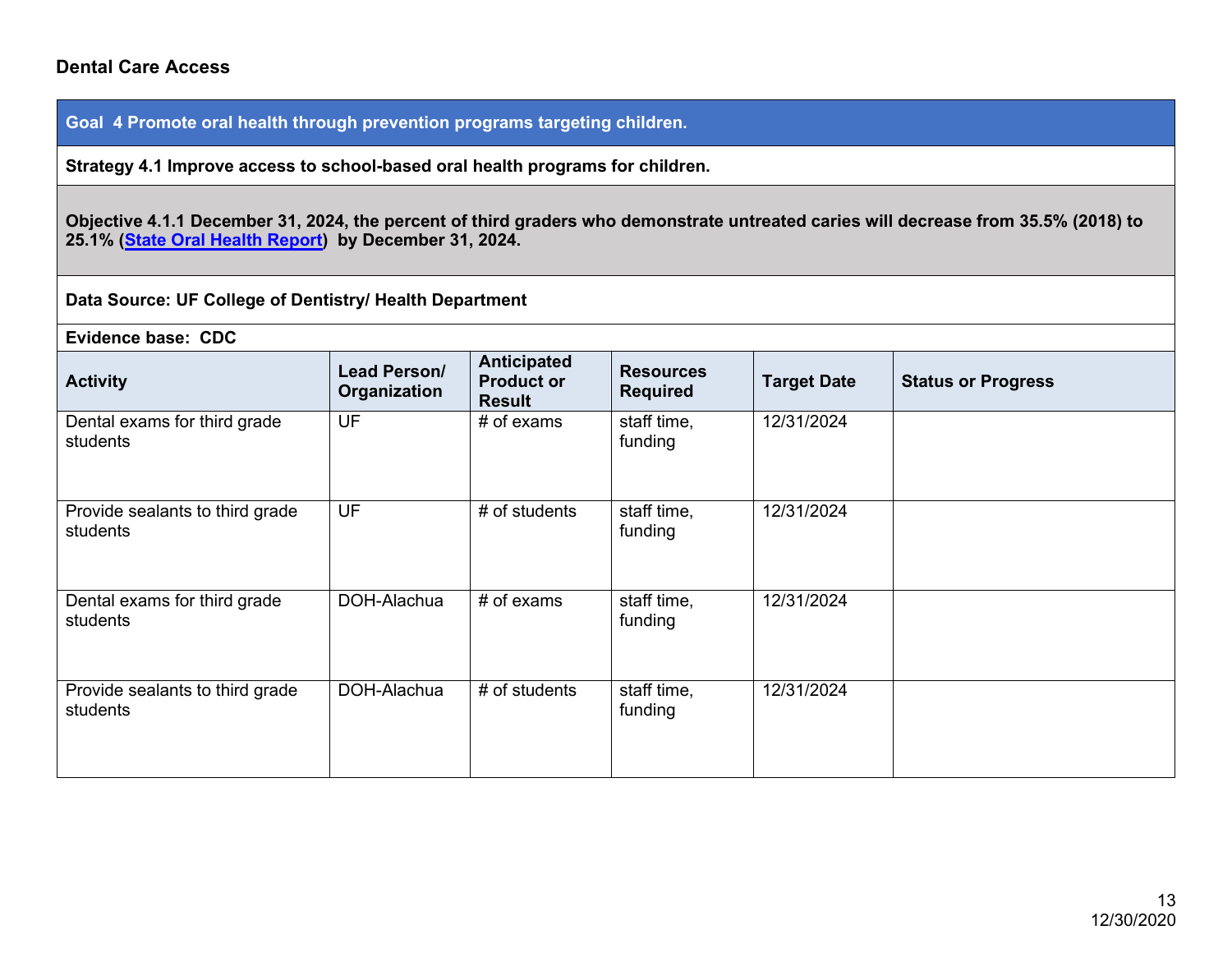**Objective 4.1.2 By December 31, 2024, the percent of third grade students who have sealants on their molars will increase from 41.3% (2018 Alachua Rate ) to 44.4% .** 

**Data Source: UF College of Dentistry State Oral Health Report**

**Evidence Base: Center for Disease Control (CDC)**

| <b>Activity</b>                             | Lead Person/<br>Organization | Anticipated<br><b>Product or</b><br><b>Result</b> | <b>Resources Required</b> | <b>Target Date</b> | <b>Status or Progress</b> |
|---------------------------------------------|------------------------------|---------------------------------------------------|---------------------------|--------------------|---------------------------|
| Dental exams for third grade<br>students    | UF                           | $#$ of exams                                      | staff time, funding       | 12/31/2024         |                           |
| Provide sealants to third grade<br>students | UF                           | $#$ of students                                   | staff time, funding       | 12/31/2024         |                           |
| Dental exams for third grade<br>students    | DOH-Alachua                  | $#$ of exams                                      | staff time, funding       | 12/31/2024         |                           |
| Provide sealants to third grade<br>students | DOH-Alachua                  | $#$ of students                                   | staff time, funding       | 12/31/2024         |                           |

**Objective 4.1.3 By December 31, 2024, the percentage of children in head start who receive atleast one fluoride varnish application per year will increase from 85% (2017) to 90% by December 31, 2024.**

**Data Source: UF College of Dentistry**

**Evidence Base: Centers for Disease Control (CDC)**

| <b>Activity</b>                                               | Lead Person/<br>Organization | Anticipated<br><b>Product or</b><br><b>Result</b> | <b>Resources Required</b> | <b>Target Date</b> | <b>Status or Progress</b> |
|---------------------------------------------------------------|------------------------------|---------------------------------------------------|---------------------------|--------------------|---------------------------|
| fluoride program for head start<br>students in Alachua County | UF College of<br>Dentistry   | $#$ of students                                   | staff time, funding       | 12/31/2024         | in progress               |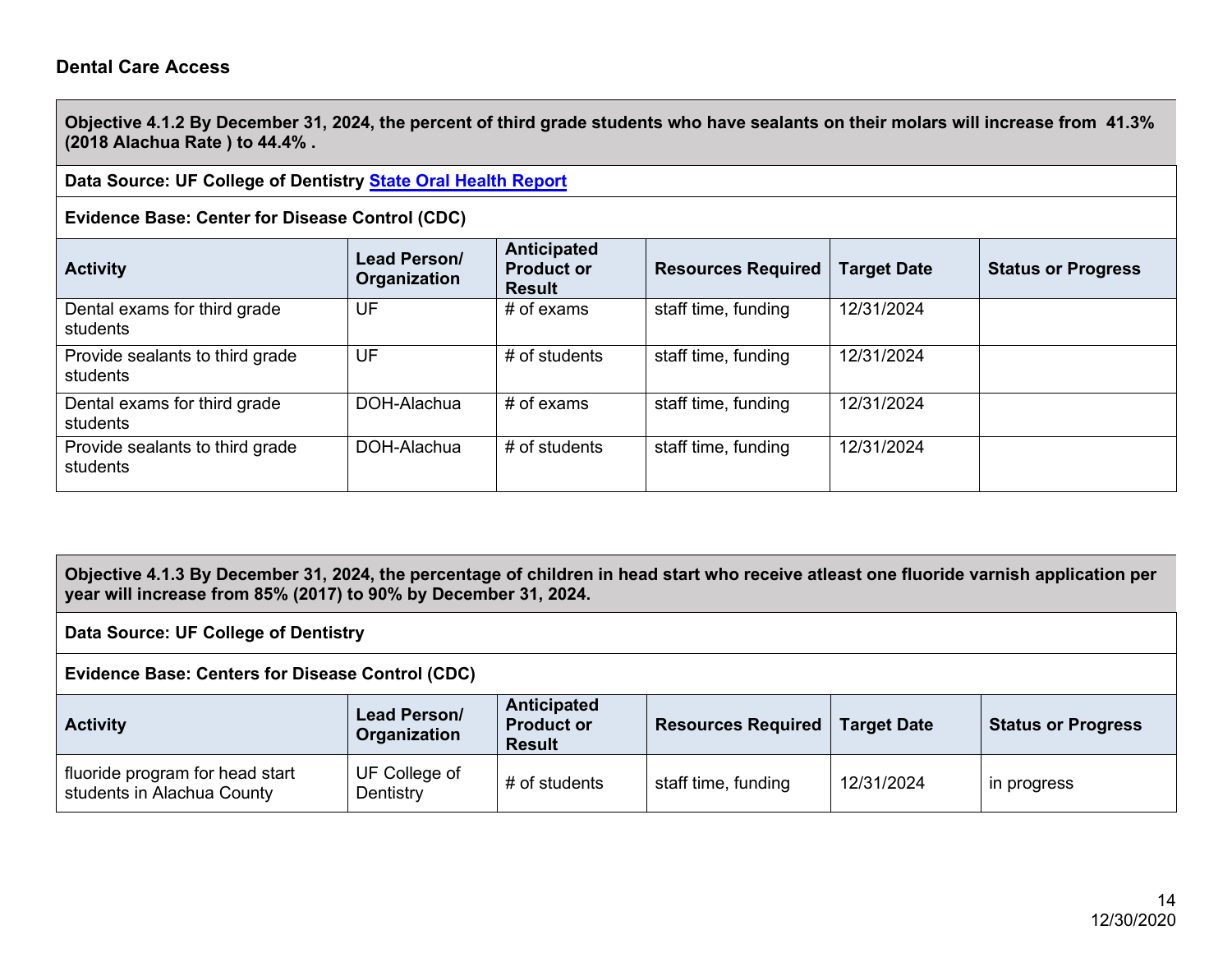**Goal 5 : Improve access to behavioral health services so all adults, children, and families can be active, self-sufficient participants of community life.**

**Strategy 5.1: Increase access to substance abuse and mental health services and increase awareness and education regarding behavioral health.**

**Objective 5.1.1: By December 31, 2024 the number of Alachua County residents who will have completed Mental Health First Aid Training will increase by 5%, from 6843 to 7185.** 

**Data Source: The National Council for Behavioral Health** 

**Evidence Base: Substance Abuse and Mental Health Services Administration's National Registry of Evidence-based Programs and Practices.**

| <b>Activity</b>                                                                                                                                                                                                                                       | Lead Person/<br>Organization      | Anticipated<br><b>Product or Result</b>     | <b>Resources</b><br><b>Required</b> | <b>Target Date</b> | <b>Status or Progress</b>                                                            |  |
|-------------------------------------------------------------------------------------------------------------------------------------------------------------------------------------------------------------------------------------------------------|-----------------------------------|---------------------------------------------|-------------------------------------|--------------------|--------------------------------------------------------------------------------------|--|
| # of residents to<br>complete the Mental<br><b>Health First Aid</b>                                                                                                                                                                                   | <b>Mental Health</b><br>Coalition | # residents to<br>complete<br>certification | funding                             | 12/31/2024         | As of November 2020, 6843<br>residents have completed MHFA<br>since January of 2017. |  |
| Strategy 5.2: Establish a syringe service program (SSP) - community based prevention programs that can provide a range of services,<br>The Property of the Lands of the Holly and a control of the California (Alabam and the California and the Cali |                                   |                                             |                                     |                    |                                                                                      |  |

**including linkage to substance use disorder treatment; access to and disposal of sterile syringes and injection equipment; and vaccination, testing, and linkage to care and treatment for infectious diseases. (www.cdc.gov)**

**Objective 5.2.1: By December 31, 2024 Alachua county will have one syringe exchange program will provide services to at least 100 clients.** 

**Data Source: https://www.cdc.gov/ssp**

**Evidence Base: CDC Activity Lead Person/ Organization Anticipated Product or Result Resources Required Target Date Status or Progress** establish a syringe exchange program and provide services Alachua County Health Care Advisory Board (ACHCAB) provide services  $\vert$  funding, staff time, resources 12/31/2024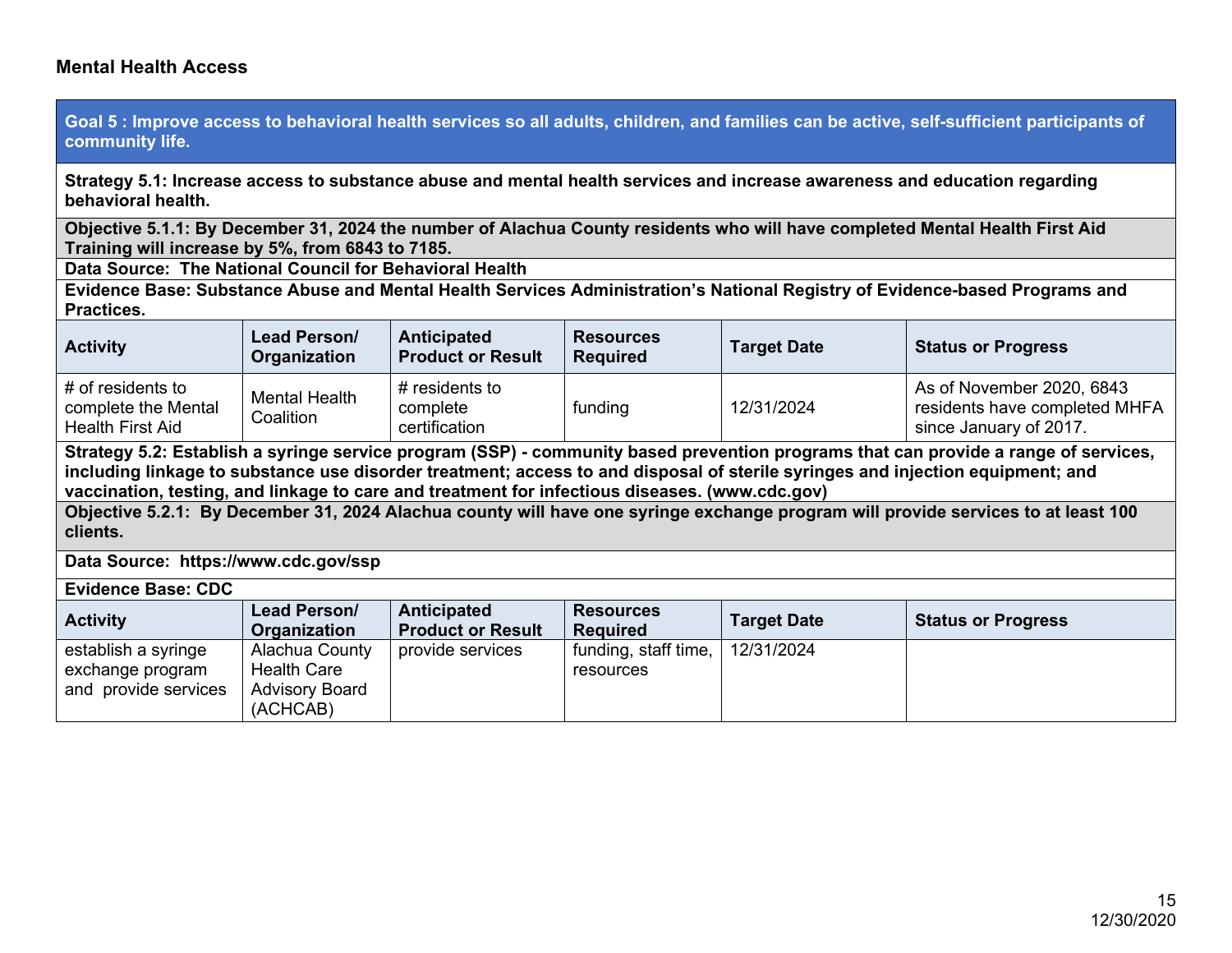| <b>Goal 6: To Reduce Food Insecurity in Alachua County</b>                                                                           |                                                                                                                                    |                                                                                                                                                                                       |                                                                      |                              |                                                                                                                  |  |  |  |  |
|--------------------------------------------------------------------------------------------------------------------------------------|------------------------------------------------------------------------------------------------------------------------------------|---------------------------------------------------------------------------------------------------------------------------------------------------------------------------------------|----------------------------------------------------------------------|------------------------------|------------------------------------------------------------------------------------------------------------------|--|--|--|--|
| efforts.                                                                                                                             | Strategy 6.1: Address barriers to access to food for vulnerable populations through evidence-based interventions and collaborative |                                                                                                                                                                                       |                                                                      |                              |                                                                                                                  |  |  |  |  |
| Objective 6.1.1: By December 31, 2024, the Food Insecurity rate in Alachua County will decrease from 13.9% (2018) to 13.0% (state %) |                                                                                                                                    |                                                                                                                                                                                       |                                                                      |                              |                                                                                                                  |  |  |  |  |
| Data Source: Feeding Florida, Map the Meal Gap                                                                                       |                                                                                                                                    |                                                                                                                                                                                       |                                                                      |                              |                                                                                                                  |  |  |  |  |
| <b>Evidence Base: Healthy People</b>                                                                                                 |                                                                                                                                    |                                                                                                                                                                                       |                                                                      |                              |                                                                                                                  |  |  |  |  |
| Indicators : Food Insecurity rate in Alachua County 2018 - 13.9%                                                                     |                                                                                                                                    |                                                                                                                                                                                       |                                                                      |                              | Child Food Insecurity rate in Alachua County 2018 18.2%                                                          |  |  |  |  |
| <b>Activity</b>                                                                                                                      | Lead Person/<br>Organization                                                                                                       | <b>Anticipated</b><br><b>Product or Result</b>                                                                                                                                        | <b>Resources</b><br><b>Required</b>                                  | <b>Target</b><br><b>Date</b> | <b>Status or Progress</b>                                                                                        |  |  |  |  |
| <b>Summer Food Service</b><br>Program                                                                                                | <b>ACPS - FNS</b>                                                                                                                  | <b>Continue USDA's</b><br><b>Summer Food</b><br>Service Program so<br>students who<br>regularly receive<br>meals during the<br>school year<br>continue to do so<br>during the summer. | Labor, foods<br>following<br><b>USDA</b><br>guidelines,<br>packaging | 12/31/2024                   | 2.6 million meals provided March through Aug<br>2020 (started early in March of 2020 due to<br>school closures). |  |  |  |  |
| Good Food Purchasing<br>Program                                                                                                      | <b>ACPS - FNS</b>                                                                                                                  | Improving equity,<br>affordability,<br>accessibility, and<br>consumption of<br>high quality<br>culturally relevant<br>Good Food in all<br>communities                                 | Solicitations                                                        | 12/31/2024                   | Submitted vendor and purchasing information<br>as requested. Waiting for evaluation by GFPP<br>staff.            |  |  |  |  |
| Fuel Up to Play 60                                                                                                                   | <b>ACPS - FNS</b>                                                                                                                  | Increase access to<br>nutrient-rich foods                                                                                                                                             | materials                                                            | 12/31/2024                   | Sept 2020 commitment to: "Fight Hunger,<br>Nourish Your Community"                                               |  |  |  |  |
| Child Care Food Program                                                                                                              | <b>CCFP</b>                                                                                                                        | Participation rates                                                                                                                                                                   | staff<br>time/funding/e<br>quipment/<br>materials                    | 12/31/2024                   |                                                                                                                  |  |  |  |  |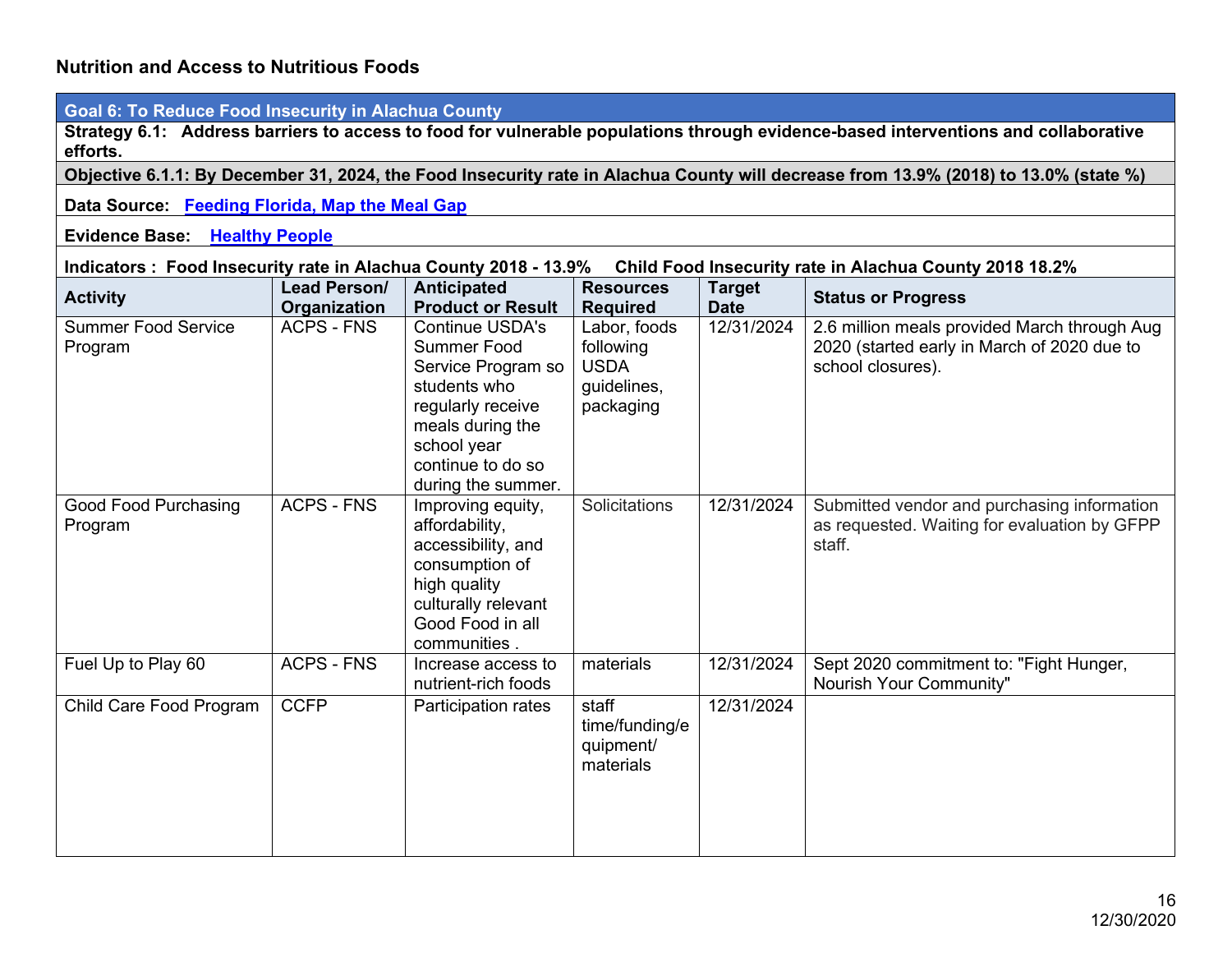| Collaboration and<br>networking among local<br>food system stakeholders<br>to increase awareness of<br>resources, and leverage<br>resources to improve<br>access to food for<br>Alachua County residents. | Food System<br>Coalition of<br>Greater<br>Gainesville | Meeting Minutes;<br>Website                                                         | Staff time<br>from agencies<br>represented<br>in coalition;<br>Website<br>platform /<br>software | 12/31/2024 |  |
|-----------------------------------------------------------------------------------------------------------------------------------------------------------------------------------------------------------|-------------------------------------------------------|-------------------------------------------------------------------------------------|--------------------------------------------------------------------------------------------------|------------|--|
| Increase participation in<br>the WIC Program                                                                                                                                                              | <b>WIC</b>                                            | Participation rates                                                                 | staff time,<br>funding                                                                           | 12/31/2024 |  |
| Deliver nutrition education<br>to SNAP-Ed qualified<br>participants                                                                                                                                       | <b>UF/IFAS FNP</b>                                    | Participants report<br>increased<br>consumption of<br>fruits and<br>vegetables      | staff time,<br>funding                                                                           | 12/31/2024 |  |
| Provide technical<br>assistance to school and<br>community gardens                                                                                                                                        | <b>UF/IFAS FNP</b>                                    | Increased<br>participation in<br>school and<br>community gardens                    | staff<br>time/funding/e<br>quipment/<br>materials                                                | 12/31/2024 |  |
| Deliver technical<br>assistance &/or training to<br>food pantries leading to<br>achievement of PSE<br>changes that increase<br>access to fruits and<br>vegetables                                         | <b>UF/IFAS FNP</b>                                    | Increased access<br>of fresh fruits and<br>vegetables at food<br>banks and pantries | staff<br>time/funding/e<br>quipment/<br>materials                                                | 12/31/2024 |  |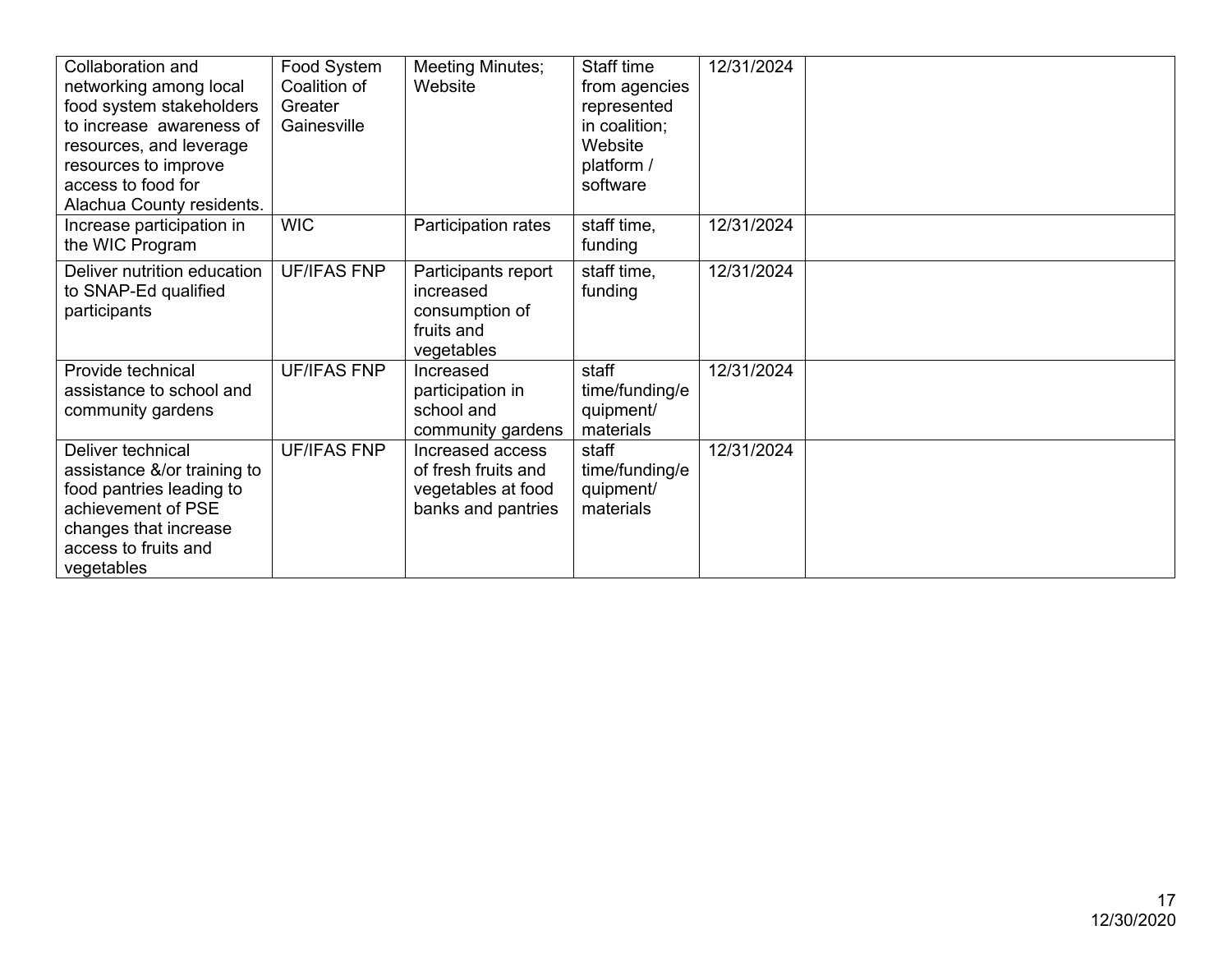### **Prevention and management of chronic disease**

**Goal 7: Increase the percentage of adults and children who are at a healthy weight and advance health equity through healthy places.**

**Strategy 7.1: Increase access to healthy foods and physical activity through policies, systems, and environmental approaches, nutrition education, and/or evidence base public health approaches.** 

**Objective 7.1.1: By December 31, 2024, increase the percentage of adults who have a healthy weight from 32.2%(2018) to 35.5% (increase by 10%)** 

Data Source: Healthiestweight County Profile

| <b>Activity</b>                                                                                                           | Lead Person/<br>Organization | <b>Anticipated Product or Result</b>                                | <b>Resources</b><br><b>Required</b>       | <b>Target Date</b> | <b>Status or Progress</b>                                                           |  |  |  |  |
|---------------------------------------------------------------------------------------------------------------------------|------------------------------|---------------------------------------------------------------------|-------------------------------------------|--------------------|-------------------------------------------------------------------------------------|--|--|--|--|
| Increase participation in<br><b>WIC</b>                                                                                   | <b>WIC</b>                   | participation rates in federally<br>funded child nutrition programs | Staff time,<br>funding                    | 12/31/2024         |                                                                                     |  |  |  |  |
| Farm 2 School field trips<br>in collaboration with<br>nutrition education<br>through UF/IFAS Family<br>Nutrition Program. | <b>ACPS - FNS</b>            | Increase number of students in<br>attendance                        | Labor, education<br>materials             | 12/31/2024         | Number of students<br>attending field trips 2019-<br>20:270                         |  |  |  |  |
| Farm 2 School blog<br>posts for students                                                                                  | <b>ACPS - FNS</b>            | Increase number of 'hits'                                           | Labor, education<br>materials, blog       | 12/31/2024         | Number of hits on student-<br>oriented farm posts 2019-<br>20: 0 (just began these) |  |  |  |  |
| Increase the number of<br>recipes for local produce<br>created for public<br>distribution                                 | <b>ACPS - FNS</b>            | Increase the number of recipes<br>25%.                              | Labor, education<br>materials,<br>recipes | 12/31/2024         | Number of recipes<br>developed for F2S<br>products 19-20: 0 (just<br>began these).  |  |  |  |  |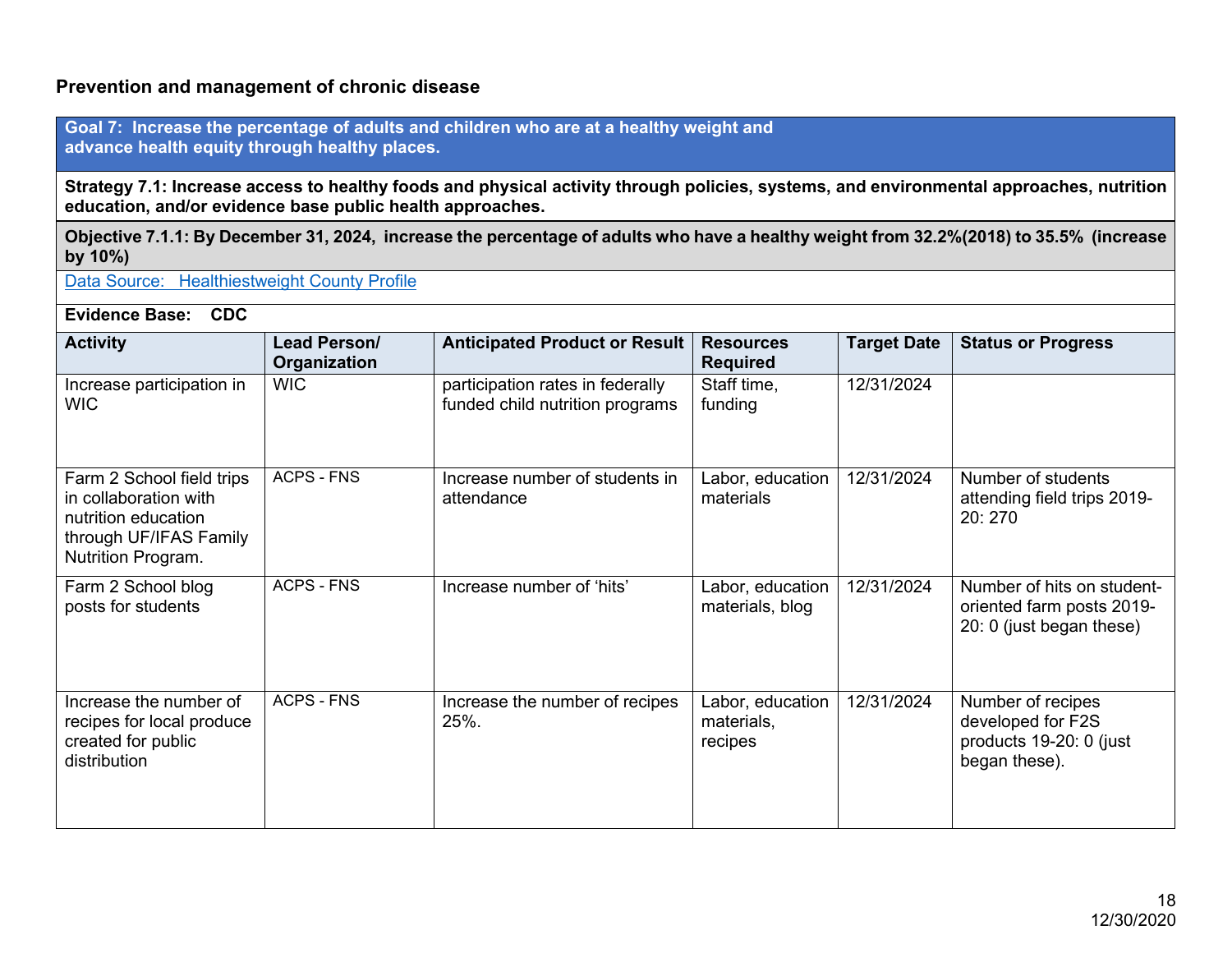| Increase partnerships<br>with local farms | <b>ACPS - FNS</b> | Increase partnerships with local<br>farms by 10%                                                                                                                                                                                                  | Labor            | 12/31/2024 | Number of farm<br>partnerships 2019-20:11                                               |
|-------------------------------------------|-------------------|---------------------------------------------------------------------------------------------------------------------------------------------------------------------------------------------------------------------------------------------------|------------------|------------|-----------------------------------------------------------------------------------------|
| Good Food Purchasing<br>Program           | <b>ACPS - FNS</b> | Promote health and well-being<br>by offering vegetables, fruit,<br>whole grains, and minimally<br>processed foods, while<br>reducing salt, added sugars,<br>saturated fats, and red meat<br>consumption, and eliminating<br>artificial additives. | Menus            | 12/31/2024 |                                                                                         |
| Fuel Up to Play 60                        | <b>ACPS - FNS</b> | Identify barriers to students<br>being physically active and then<br>implement strategies in schools<br>to overcome them and get<br>everyone of all abilities active.                                                                             | <b>Materials</b> | 12/31/2024 | Sept 2020 - Commitment<br>to: "All in, All Abilities -<br><b>Activate Your School!"</b> |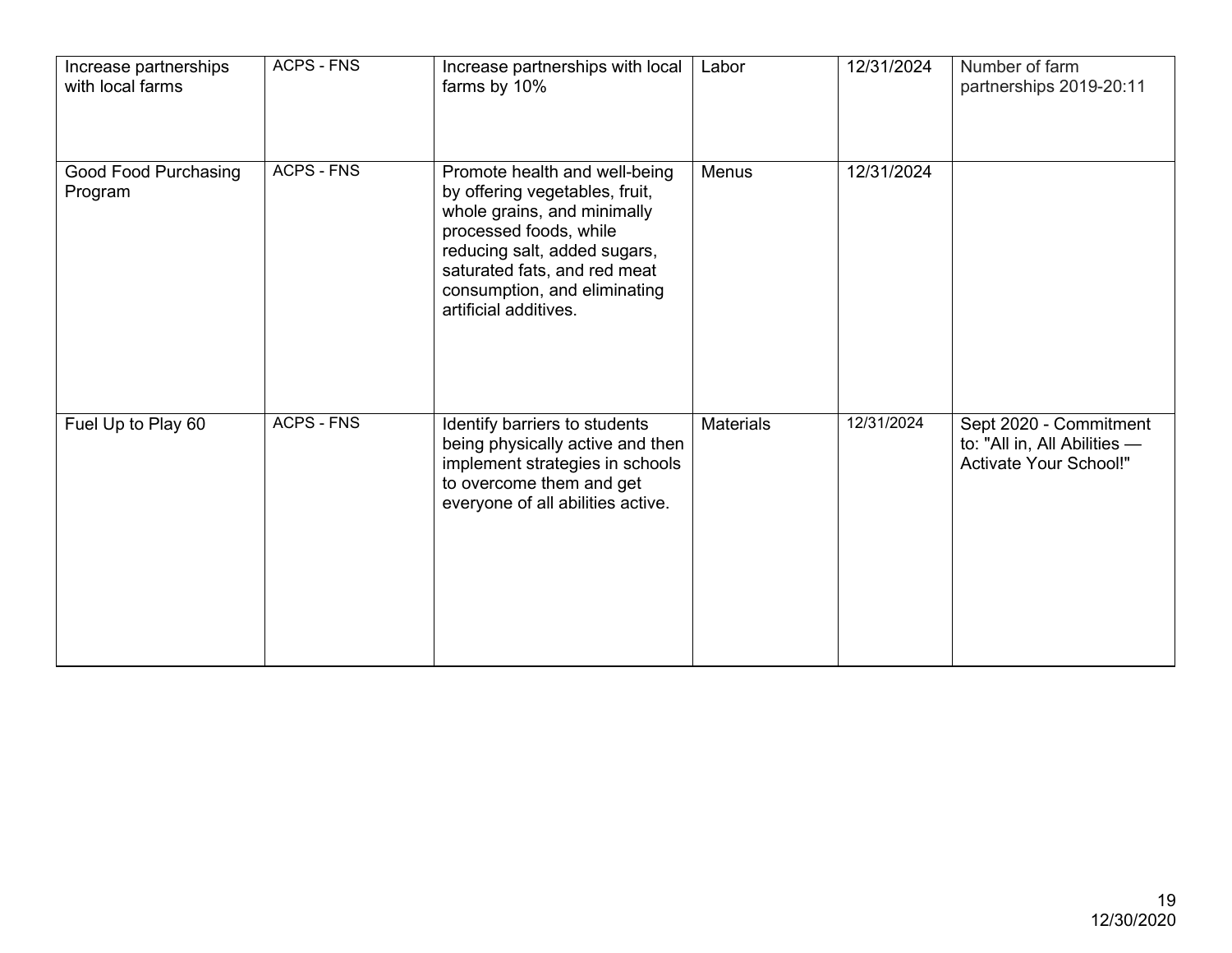### **Prevention and management of chronic disease**

**Goal 8: Reduce illness, disability, and death related to tobacco use, including electronic nicotine delivery system (ENDS) use.**

**Strategy 8.1: Promote education and awareness of the harmful effects of tobacco and ENDS usage.**

**Objective 8.1.1 By December 31, 2024, Alachua County tobacco partners will conduct at least one educational presentation annually to a community member.**

**Data Source: TFA** 

| <b>Activity</b>                                                                                                                                             | Lead<br>Person/<br>Organization | <b>Anticipated</b><br><b>Product or Result</b>                 | <b>Resources Required</b>                       | <b>Target Date</b> | <b>Status or Progress</b> |
|-------------------------------------------------------------------------------------------------------------------------------------------------------------|---------------------------------|----------------------------------------------------------------|-------------------------------------------------|--------------------|---------------------------|
| Develop presentations and materials<br>on relevant tobacco issues that<br>adhere to CDC Best Practices.                                                     | <b>TFA</b>                      | Completed<br>educational<br>resources                          | Staff time, research of<br>up to date materials | 12/31/2024         |                           |
| Establish relationships with<br>community organizations, leaders,<br>and partners to identify opportunities<br>for advancing tobacco-related<br>objectives. | <b>TFA</b>                      | Number of<br>partners that join<br>tobacco free<br>partnership | Staff time, networking<br>and outreach          | 12/31/2024         |                           |
| Facilitate presentations to community<br>organizations, leaders, and partners                                                                               | <b>TFA</b>                      | Number of<br>presentations<br>conducted                        | Staff time, materials                           | 12/31/2024         |                           |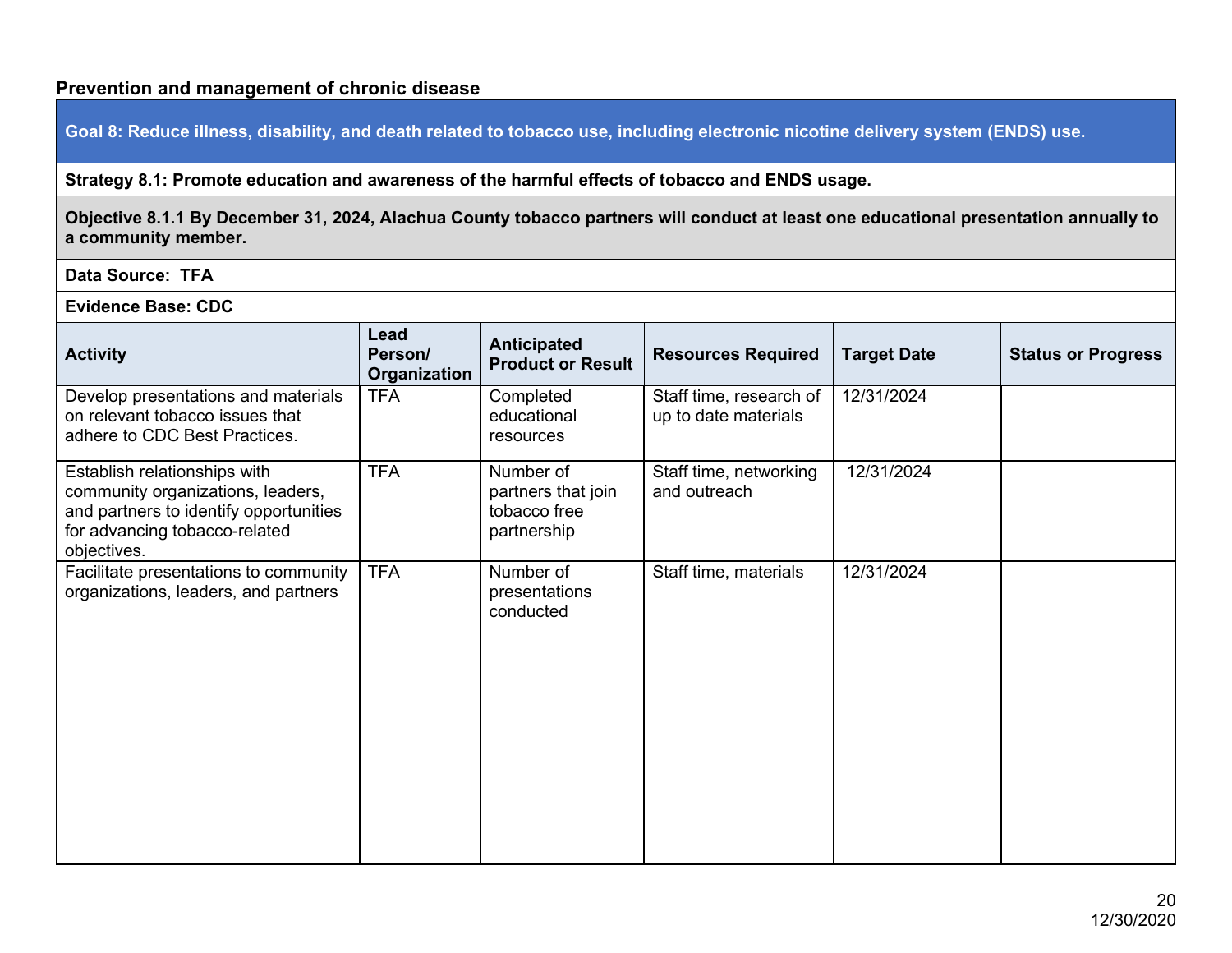**Strategy 8.2: Prevent youth and young adults from initiating tobacco and ENDS use.**

**Objective 8.2.1 By December 31, 2024, Alachua County tobacco partners will maintain, or build upon, the existing Alachua County tobacco retail license by adding atleast 1 additional policy to the current license requirements.** 

### **Data Source: TFA**

| <b>Activity</b>                                                                                  | Lead<br>Person/<br>Organization | <b>Anticipated</b><br><b>Product or Result</b>                           | <b>Resources Required</b>                             | <b>Target Date</b> | <b>Status or Progress</b> |
|--------------------------------------------------------------------------------------------------|---------------------------------|--------------------------------------------------------------------------|-------------------------------------------------------|--------------------|---------------------------|
| Identify opportunities at the city or<br>county level for tobacco retail license<br>advancement. | FDOH-<br>Alachua                | Assessment of<br>local policies                                          | Staff time                                            | 12/31/2024         |                           |
| Meet with policy makers to educate<br>on the benefits of policy change.                          | FDOH-<br>Alachua, TFA           | Number of<br>meetings<br>conducted                                       | Staff time, volunteer<br>time, decision maker<br>time | 12/31/2024         |                           |
| Community leaders vote on and/or<br>advance tobacco retail restrictions.                         | FDOH-<br>Alachua, TFA           | Number of<br>restrictions<br>successfully pass<br>by local<br>government | Staff time, volunteer<br>time, decision maker<br>time | 12/31/2024         |                           |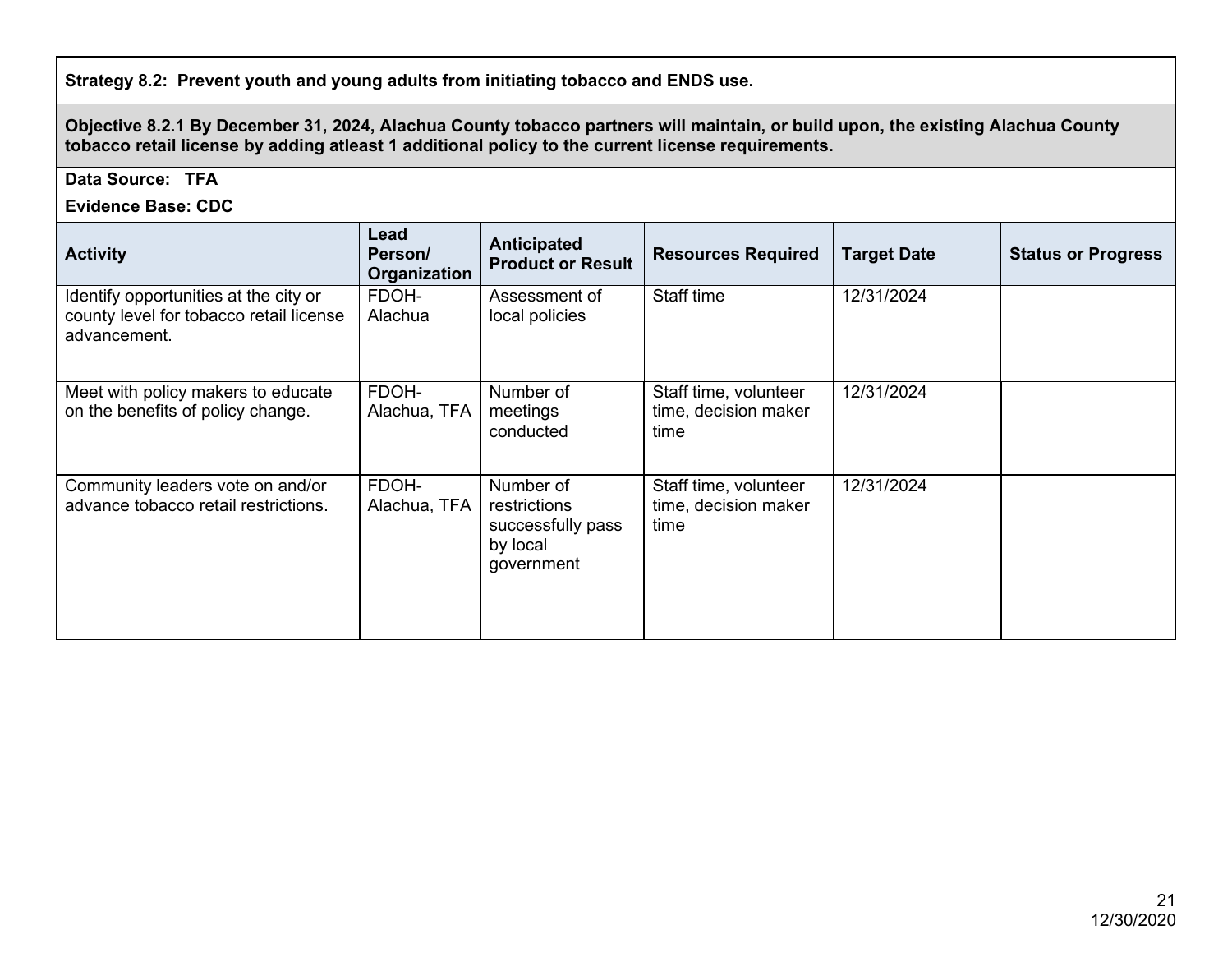| Alachua County leadership will<br>maintain all currently established<br>tobacco retail restrictions. | FDOH-<br>Alachua,<br>Alachua<br><b>County Code</b><br>Enforcement | Maintenance of all<br>passed policies | Staff time, volunteer<br>time, decision maker<br>time | 12/31/2024 |  |
|------------------------------------------------------------------------------------------------------|-------------------------------------------------------------------|---------------------------------------|-------------------------------------------------------|------------|--|
|                                                                                                      |                                                                   |                                       |                                                       |            |  |

**Strategy 8.3 Promote cessation of tobacco and ENDS use.**

**Objective 8.3.1 By December 31, 2024, Alachua County tobacco partners will reach one additional audience for tobacco cessation resources through in person or remote means.**

**Data Source: SRAHEC** 

| <b>Activity</b>                                                           | Lead<br>Person/<br>Organization | <b>Anticipated</b><br><b>Product or Result</b> | <b>Resources Required</b> | <b>Target Date</b> | <b>Status or Progress</b> |
|---------------------------------------------------------------------------|---------------------------------|------------------------------------------------|---------------------------|--------------------|---------------------------|
| Developing cessation tools and<br>materials for in person or virtual use. | <b>SRAHEC</b>                   | Completed<br>cessation<br>resources            | Staff time, materials     | 12/31/2024         |                           |
| Conduct presentations and facilitate<br>the use of cessation materials.   | <b>SRAHEC</b>                   | Number of<br>audiences reached                 | Staff time, materials     | 12/31/2024         |                           |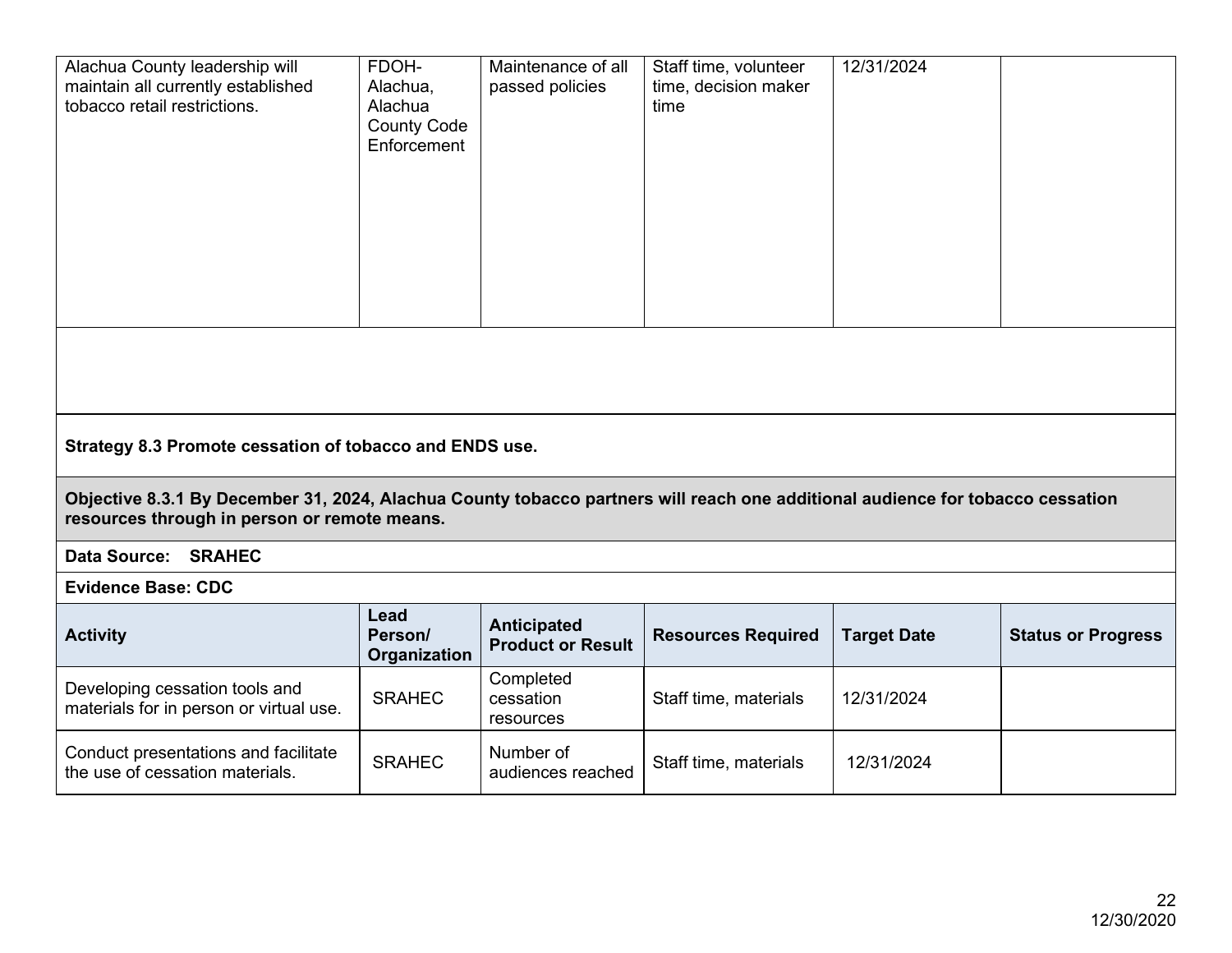### **Affordable Housing**

### **Goal 9 Improve access to affordable housing**

**Strategy 9.1:Reduce the renter-occupied housing units with gross rent costing 30% or more of household income**

**Objective 9.1.1: By December 31, 2024, the Renter-occupied housing units with gross rent costing 30% or more of household income, Percent of Renter-occupied households, Single Year will be <58.2%.** 

**Data Source: http://www.flhealthcharts.com/**

### **Evidence Base: The Community Guide**

| <b>Activity</b>                                                                                                                                                                                                                                     | <b>Lead Person/</b><br>Organization           | <b>Anticipated Product or</b><br><b>Result</b>                                                        | <b>Resources</b><br><b>Required</b> | <b>Target</b><br><b>Date</b> | <b>Status or Progress</b>                         |
|-----------------------------------------------------------------------------------------------------------------------------------------------------------------------------------------------------------------------------------------------------|-----------------------------------------------|-------------------------------------------------------------------------------------------------------|-------------------------------------|------------------------------|---------------------------------------------------|
| Alachua County Housing Authority<br>Meetings                                                                                                                                                                                                        | Alachua<br>County<br>Housing<br>Authority     | meetings held 6 times<br>per year                                                                     | staff time,<br>funding              | 12/31/2024                   | <b>Alachua County</b><br><b>Housing Authority</b> |
| Alachua County Interactive Housing Map<br>- Affordable Housing Tool - provides<br>assistance with locating public institutions,<br>food markets, housing options,<br>transportation, hospitals and healthcare<br>centers throughout Alachua County. | Alachua<br><b>County Growth</b><br>Management | provides future and<br>current residents<br>assistance in locating<br>affordable housing and<br>more. | staff time,<br>funding              | 12/31/2024                   | <b>Alachua County</b><br><b>Housing Resources</b> |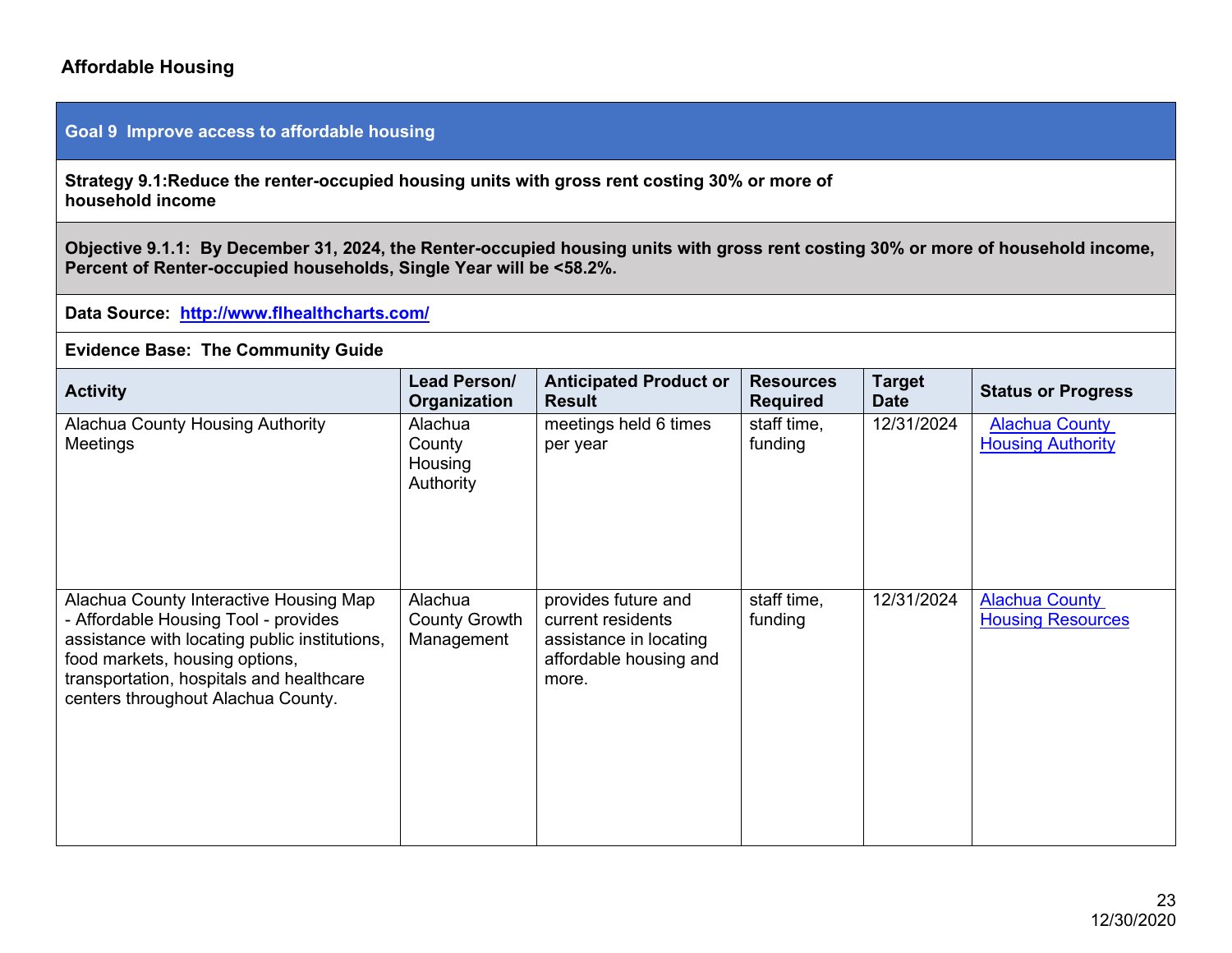| <b>Alignment</b>                                                                                                                                                                                                                                                            |                                      |                                  |                                         |                                   |  |  |
|-----------------------------------------------------------------------------------------------------------------------------------------------------------------------------------------------------------------------------------------------------------------------------|--------------------------------------|----------------------------------|-----------------------------------------|-----------------------------------|--|--|
| <b>Alachua County CHIP Objectives</b>                                                                                                                                                                                                                                       | DOH-Alachua<br><b>Strategic Plan</b> | <b>Florida SHIP</b>              | <b>Florida</b><br><b>Strategic Plan</b> | <b>Healthy People 2030</b>        |  |  |
| Objective 1.1.1 By December 31, 2024, an Annual Report will be<br>published annually (1 report annually).                                                                                                                                                                   | 1.1.2                                | HE 2.2.1<br>HE 2.2.2             |                                         | AHS-07<br>ECBP-D07 AHS-04         |  |  |
| Objective 2.1.1 By December 31, 2024, the three-year rolling<br>rate of preventable hospitalizations under 65 will decrease from<br>977.8/100,000 to 928.1/100,000 (5%).                                                                                                    |                                      | CD1.1<br>CD1.2<br>CD1.3<br>CD2.1 | 2.1.2                                   | DIA-02<br>DIA-04<br><b>DIA-07</b> |  |  |
| Objective 2.1.2 By December 31, 2024 annually inform local<br>government policy makers concerning policies to improve<br>healthcare access especially for underserved county residents,<br>including financial and/or in-kind support. (from 0 to atleast once<br>per year) |                                      | HE 2.2.2                         |                                         |                                   |  |  |
| Objective 2.1.3 Adults who could not see a doctor at least once in<br>the past year due to cost will decrease from 13.7% (2016) to<br>11.6% by 2024.                                                                                                                        |                                      | <b>HE 3.1</b><br><b>HE 3.5</b>   |                                         | AH7 -08                           |  |  |
| Objective AC 3.1.1 By 12/31/2024, the 3-year rolling rate of ER<br>visits for dental problems will decrease from 11.4/100,000 to<br>10.262/100,000 (10%) by 12/31/2024                                                                                                      |                                      |                                  |                                         | OH-09<br><b>AHS-05</b>            |  |  |
| Objective 4.1.1 12/31/2024, the percent of third graders who<br>demonstrate untreated caries will decrease from 35.5% (2017) to<br>33.74% by 12/31/2024.                                                                                                                    | 2.1.2 B                              |                                  |                                         |                                   |  |  |
| Objective 5.1.1: By December 31, 2024 increase the number of<br>Alachua County residents who will have completed Mental Health<br>First Aid Training by 5%, from 4313 to 4529                                                                                               | 2.1.6                                | BH 1.2.1<br>BH 4.1.1             |                                         | MHMD-1<br>MHMD-2                  |  |  |
| Objective 5.1.2 By December 31, 2024 Alachua county will have<br>one syringe exchange program will provide services to at least<br>100 clients                                                                                                                              |                                      | BH 3.1.4                         |                                         | <b>SU-03</b><br><b>SU-01</b>      |  |  |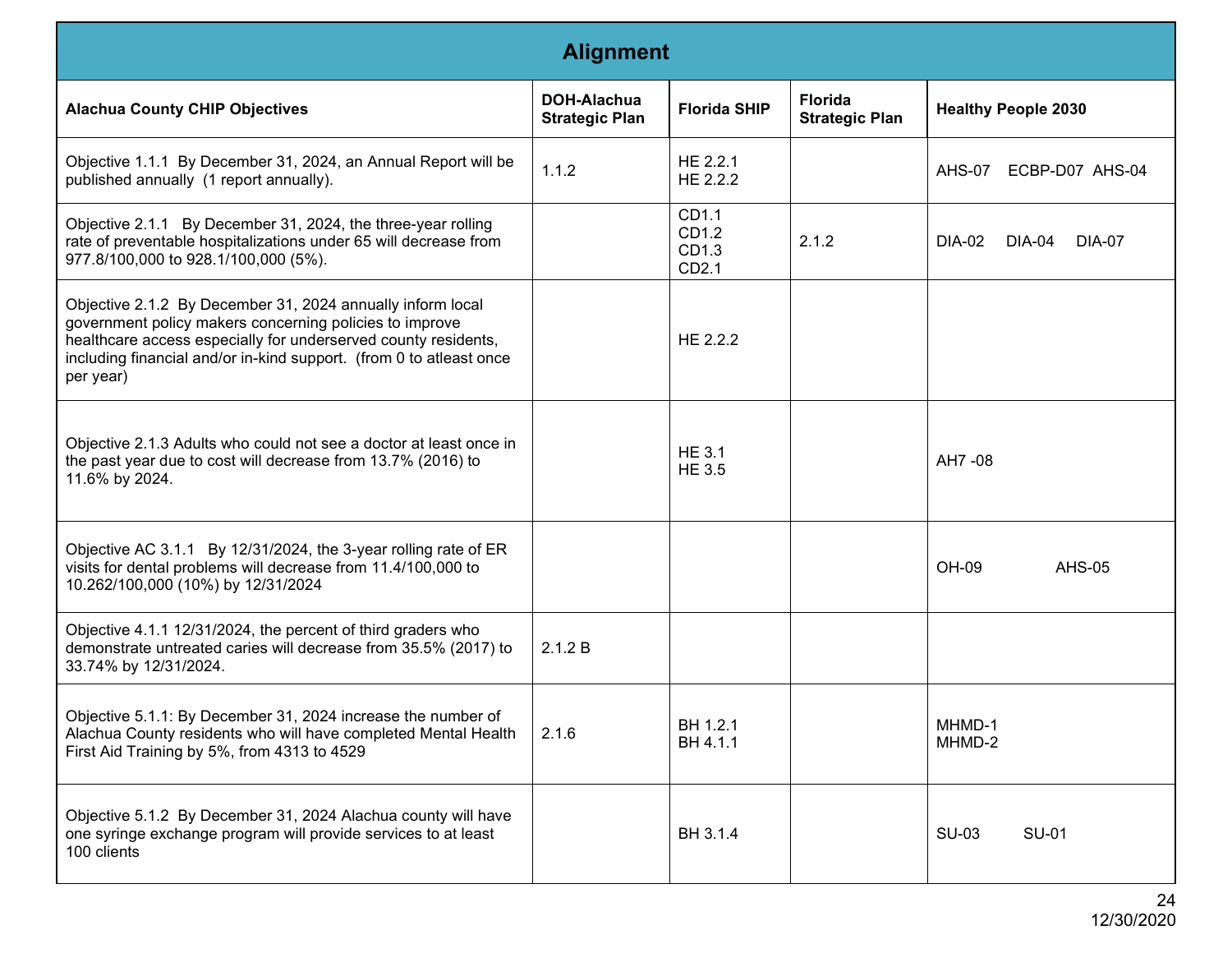| Objective 6.1.1 By 12/31/2024, the Food Insecurity rate in<br>Alachua County will decrease from 13.9% (2018) to 13.0% (state<br>$%$ )                                                                                     |                  | HW 1.1.4                                     |         | NWS-1<br>NWS-2                  |  |  |  |  |  |
|---------------------------------------------------------------------------------------------------------------------------------------------------------------------------------------------------------------------------|------------------|----------------------------------------------|---------|---------------------------------|--|--|--|--|--|
|                                                                                                                                                                                                                           | <b>Alignment</b> |                                              |         |                                 |  |  |  |  |  |
| 7.3.1 By December 31, 2024, increase the<br>percentage of adults who have a healthy weight from 32.2%(2018)<br>to 35.5% (increase by 10%)                                                                                 | 2.1.1 D          | HW 1.1.1<br>HW 1.1.4<br>HW 1.1.5<br>HW 1.1.6 | 2.1.1   | NWS-3<br>NWS-4<br><b>NWS-13</b> |  |  |  |  |  |
| 8.1.1 By 12/31/2024, Alachua County tobacco partners will<br>conduct at least one educational presentation annually to a<br>community member. (0 to 4 by 2024)                                                            | 3.1.4            | CD 1.1.1<br>CD 1.3.2                         | 3.1.1 B | <b>TU-12</b>                    |  |  |  |  |  |
| 8.2.1 By 12/31/2024, Alachua County tobacco partners will<br>maintain, or build upon, the existing Alachua County tobacco retail<br>license by adding atleast 1 additional policy to the current license<br>requirements. | 3.1.4            | CD 1.1.1<br>CD 1.3.2<br>HE 3.5.3             |         | <b>TU-20</b>                    |  |  |  |  |  |
| 8.3.1 By 12/31/2024, Alachua County tobacco partners will reach<br>one additional audience for tobacco cessation resources through<br>in person or remote means.                                                          | 3.1.4            | CD 1.1.1<br>CD 1.3.2                         |         | <b>TU-12</b>                    |  |  |  |  |  |
| 9.1.1 By December 31, 2024, the Renter-occupied housing units<br>with gross rent costing 30% or more of household income,<br>Percent of Renter-occupied households, Single Year will be go<br>from 58.2% to <58.2%.       | 1.1.2 B          | HE 3.4.3                                     |         | SDOH-04                         |  |  |  |  |  |